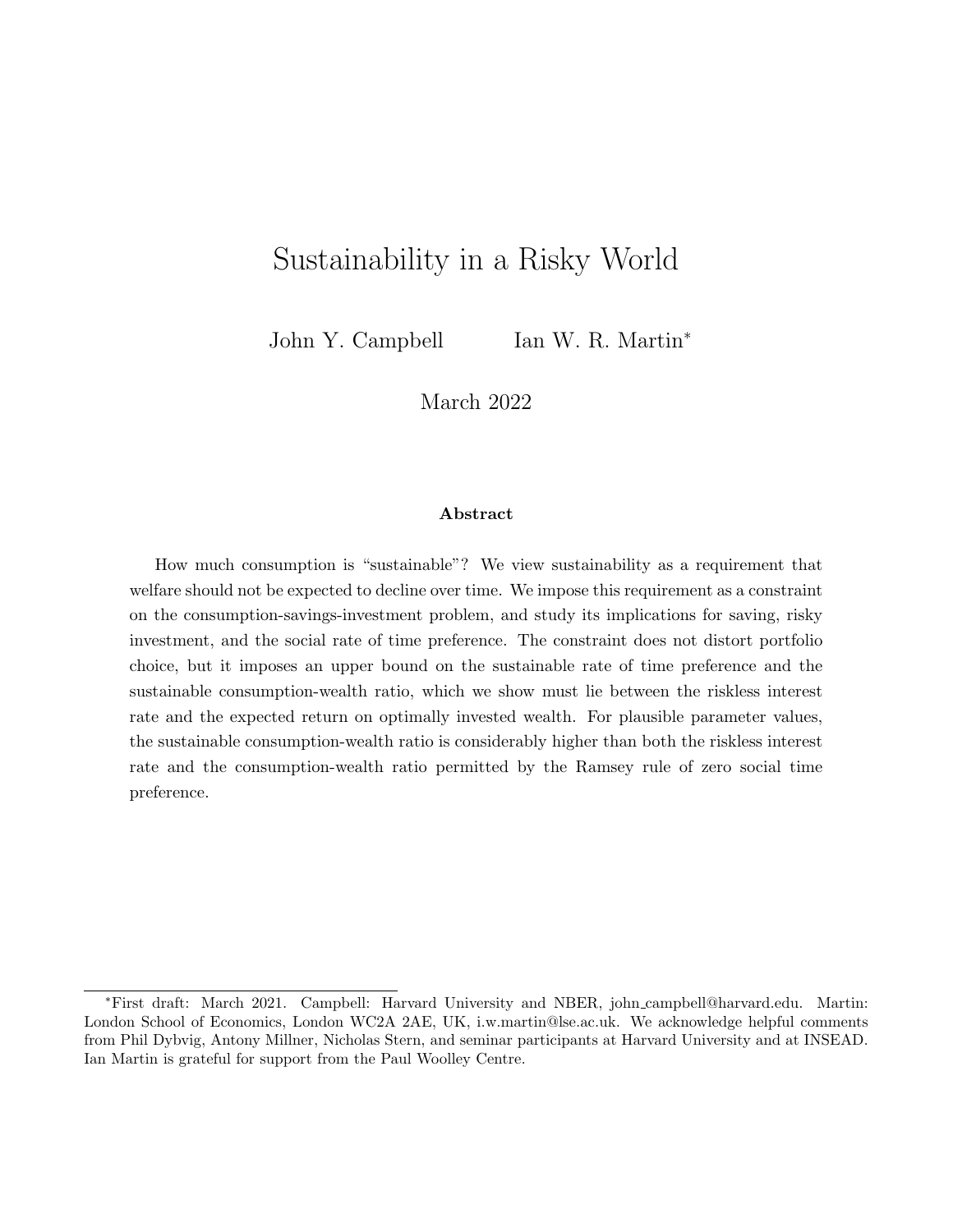## 1 Introduction

Do ethical considerations restrict the rate at which society consumes, or its preference for the present over the future? Economists have answered this question in different ways.

One view is that preferences, social or individual, must be taken as given. If society discounts the future at a high rate, strongly preferring present consumption over future consumption, that preference must be respected; and if it leads to high consumption today, declining over time, that outcome must be accepted.

An alternative view, famously expressed by Ramsey (1928), is that at least for long-term discounting over the lifetimes of multiple generations, society should not discount the future at all because to do so is unethically to privilege the generation alive today over those yet unborn. Recently, this view has found powerful expression in the Stern Review (Stern, 2006), which argues for aggressive action to combat climate change in large part on the basis of a social rate of time preference close to zero.

A third view is that social choices over consumption and saving should be subjected to an external "sustainability" constraint. Sustainability was defined by the World Commission on Environment and Development (1987) as a consumption plan that "meets the needs of the present without compromising the ability of future generations to meet their own needs." Economists including Pezzey (1992), Solow (1993), Howarth (1995), Arrow et al. (2004), Asheim (2007), and Llavador et al. (2015) have formalized this as a requirement that social value—the expected discounted value of utility from the present to the infinite future—should not decline over time. In the words of Solow (1993),

A sustainable national economy is one that allows every future generation the option of being as well off as its predecessors. The duty imposed by sustainability is to bequeath to posterity not any particular thing . . . but rather to endow them with whatever it takes to achieve a standard of living at least as good as our own and to look after their next generation similarly.

The concept of sustainability as a constraint, rather than an objective, is consistent with the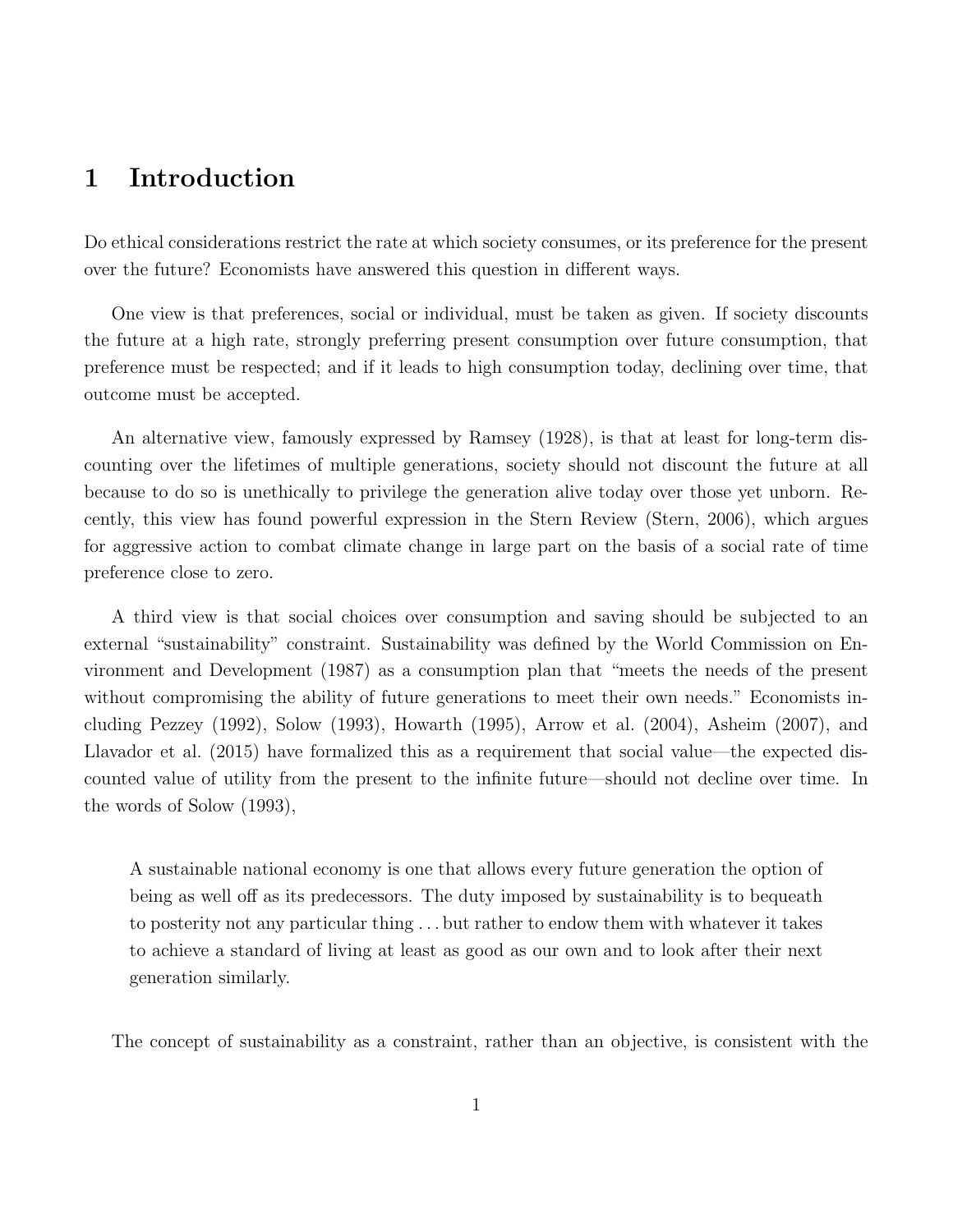moral philosophy of Rawls (1999).<sup>1</sup> It can be understood as a prior principle that an ethical society should impose on itself because it would be agreed to by an individual who does not know into which of a sequence of generations they will be born. Since the time of birth is "morally arbitrary", it should not influence expected utility.

As Arrow et al. (2004) discuss, in a deterministic economy with a single form of capital that has a constant riskless rate of return the sustainability constraint requires that the social rate of time preference does not exceed the exogenous riskless interest rate. When the constraint binds, the constrained rate of time preference equals the riskless interest rate, implying that society consumes the riskless return generated by its wealth and leaves the capital stock unchanged. Wealth, consumption, the utility and marginal utility of current consumption, and social value are then all constant over time. Sustainable consumption is only feasible when the riskless interest rate is positive, and then the constrained social rate of time preference is also positive. The sustainability constraint responds to the availability of an investment opportunity with a positive rate of return by allowing a greater rate of time preference and higher current consumption than would be required by Ramsey.<sup>2</sup>

In this paper we extend the concept of sustainability to allow for risk. In a risky economy, with an uncertain return on capital, it is not possible to guarantee that social value remains constant over time. Instead, we impose a weaker sustainability constraint that social value—expected utility, which is itself a random variable because it is a function of current wealth—should not be *expected* to decline over time. This constraint, which has also been suggested though not formally analyzed by Howarth (1995), acknowledges the reality that social welfare is subject to random shocks, some of which cannot be controlled. In the deterministic case, our constraint reduces to the one considered

<sup>1</sup>Rawls (1999, §6) writes, "In justice as fairness, on the other hand, persons accept in advance a principle of equal liberty and they do this without knowledge of their more particular ends. They implicitly agree, therefore, to conform their conceptions of the good to what the principles of justice require, or at least not to press claims which directly violate them. . . . The principles of right, and so of justice, put limits on which satisfactions have value; they impose restrictions on what are reasonable conceptions of one's good. In drawing up plans and deciding on aspirations men are to take these constraints into account."

 ${}^{2}_{2}$ By adjusting the rate of time preference to the available rate of return, the sustainability constraint responds to a famous critique of Ramsey made by Koopmans (1960, 1967). Koopmans (1967) summarized his argument by writing: "The moral is, in my opinion, that one cannot adopt ethical principles without regard to ... the anticipated technological possibilities. Any proposed optimality criterion needs to be subjected to a mathematical screening, to determine whether it does indeed bear on the problem at hand, under the circumstances assumed. More specifically, too much weight given to generations far in the future turns out to be self-defeating. It does nobody any good. How much weight is too much has to be determined in each case."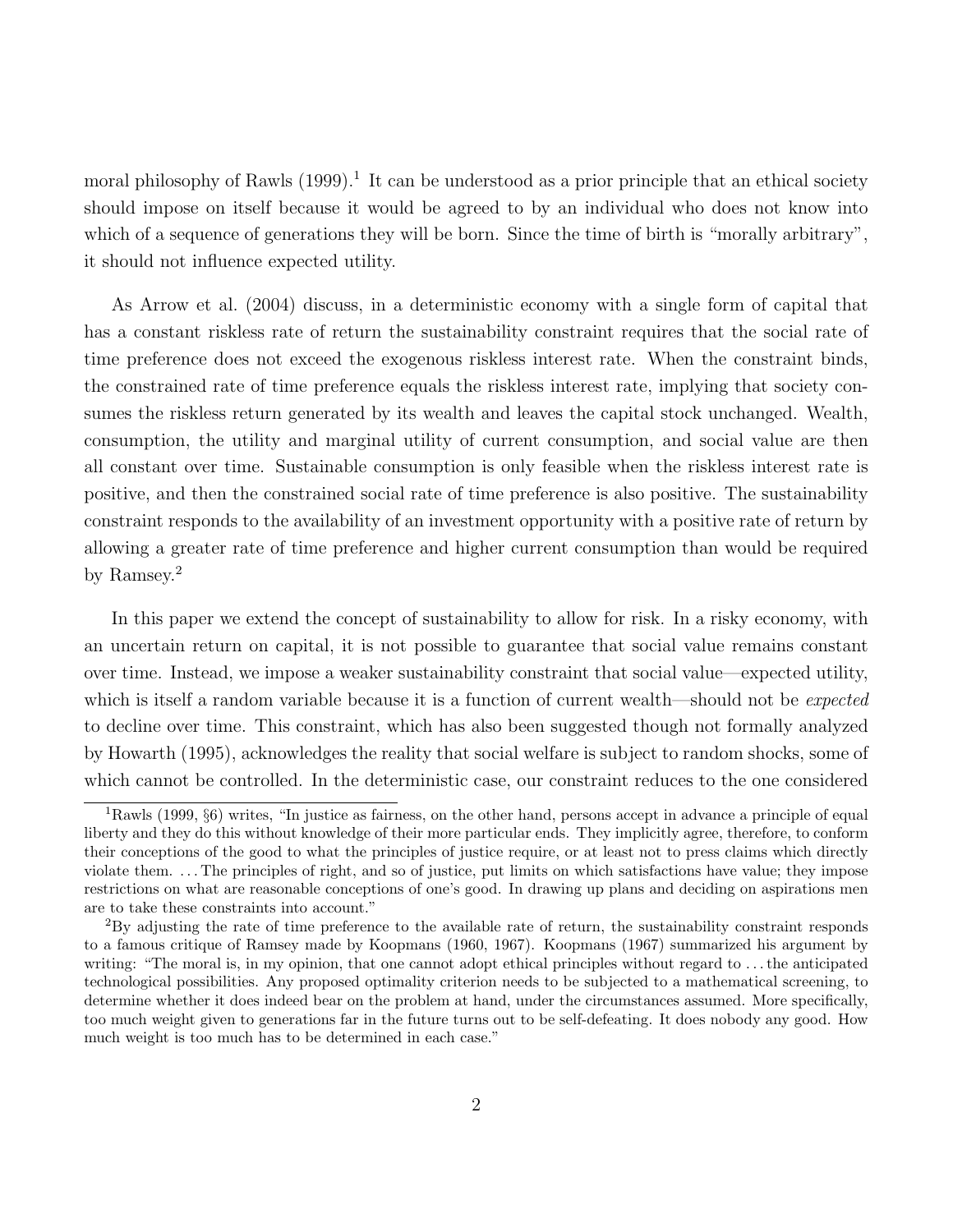by Arrow et al. (2004).

We study a continuous-time model with two forms of capital, one safe and one risky, so that society faces an asset allocation problem as well as a consumption-savings decision. While we use the terminology of financial economics—referring, for example, to assets, wealth, consumption, and saving—we emphasize that these financial concepts should be thought of in broad terms. The risky asset, for example, could represent the Earth itself, while consumption should be understood as a catch-all for, among other things, the rate at which society consumes, rather than sustains, the biosphere. In these terms, the consumption-savings decision we consider is intended as a modelling metaphor that encompasses questions of resource depletion, environmental degradation, and so on.

We assume that the two assets have i.i.d. returns, with a flexible specification for the risky return that is driven both by a Brownian motion and by a Poisson jump process. The assumption of i.i.d. returns is consistent with an endogenous growth or  $Ak$  model of capital accumulation with constant returns. It implies that there is a unique consumption-wealth ratio at which the sustainability constraint is binding.<sup>3</sup> We assume that society has a standard time-separable power utility function defined over aggregate consumption, and we impose the sustainability constraint on this. We also consider an important special case where the safe asset is in zero net supply, so risk is inescapable for society and the risk premium on the risky asset must adjust to ensure a risky portfolio share equal to one.

Our main results are as follows.

First, when the sustainability constraint binds, the sustainable consumption-wealth ratio does not depend on the unconstrained social rate of time preference.<sup>4</sup>

Second, the constraint binds whenever the unconstrained social rate of time preference exceeds the sustainable consumption-wealth ratio. The constrained solution can be implemented by reducing the rate of time preference to equal the sustainable consumption-wealth ratio.

<sup>&</sup>lt;sup>3</sup>In a model with diminishing returns to capital, by contrast, any constant savings rate can be sustainable although different savings rates imply different levels of steady-state consumption.

<sup>&</sup>lt;sup>4</sup>This is consistent with the view of Rawls (1999,  $\S 45$ ), who writes: "Of course, a present or near future advantage may be counted more heavily on account of its greater certainty or probability . . . But none of these things justifies our preferring a lesser present to a greater future good simply because of its nearer temporal position . . . The just savings principle for society must not, then, be affected by pure time preference, since as before the different temporal position of persons and generations does not in itself justify treating them differently."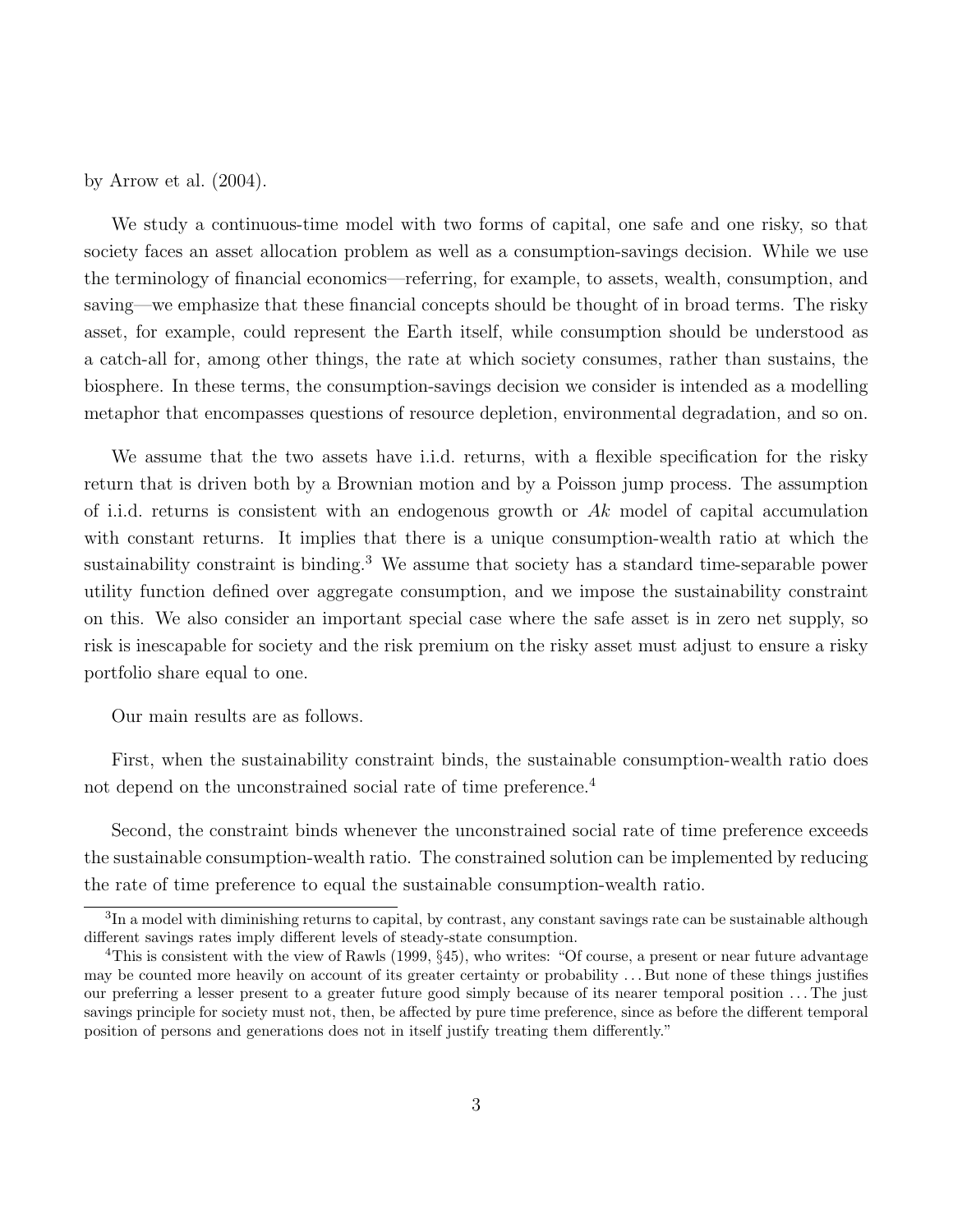Third, the sustainable consumption-wealth ratio exceeds the riskless interest rate but is less than the expected return on optimally invested wealth. In the absence of jumps, the sustainable consumption-wealth ratio lies exactly at the midpoint between these two rates of return; equivalently, it is the riskless interest rate plus one-half the squared Sharpe ratio on the risky asset divided by risk aversion. In the presence of jumps, the solution is defined implicitly but is straightforward to calculate numerically.

Fourth, the sustainable consumption-wealth ratio is higher than the consumption-wealth ratio required by the Ramsey zero-time-preference rule by a factor of risk aversion divided by risk aversion minus one. The difference is therefore small for very high levels of risk aversion, but substantial for moderate levels of risk aversion normally considered plausible.

Fifth, the sustainability constraint does not distort portfolio choice, which is always the same whether or not the constraint binds. In the absence of jumps, the portfolio rule is the classic one derived by Merton (1969, 1971).

The risky model we consider is different in two fundamental ways from the riskless model considered by the previous literature. First, in the presence of risk a zero drift for social value does not imply zero drifts for consumption, wealth, or the marginal utility of consumption. We show that consumption, wealth, and marginal utility all have positive drifts in the constrained equilibrium. Intuitively, this is because risky investment causes the distribution of consumption and wealth to spread out over time, imposing more risk on later generations. To prevent risk from reducing the welfare of later generations relative to earlier ones, later generations must be compensated by higher average levels of consumption and wealth. This implies that our sustainability constraint is different from the zero drifts in consumption and wealth, or log consumption and log wealth, imposed by Campbell and Sigalov (2022). The Campbell and Sigalov constraints generally distort portfolio choice, whereas our sustainability constraint does not.

Second, the sustainable rate of time preference is not the same as the sustainable discount rate that society should apply to riskless investment projects. That discount rate is given by the riskless interest rate in the sustainable equilibrium, which is lower than the sustainable rate of time preference when the economy is exposed to risk. As a salient example, investments to mitigate climate change should be discounted at low rates if the investments are riskless and the sustainable equilibrium has a low riskless interest rate. They should be discounted at even lower rates if climate investments pay off in bad states of the world—that is, if they are analogous to insurance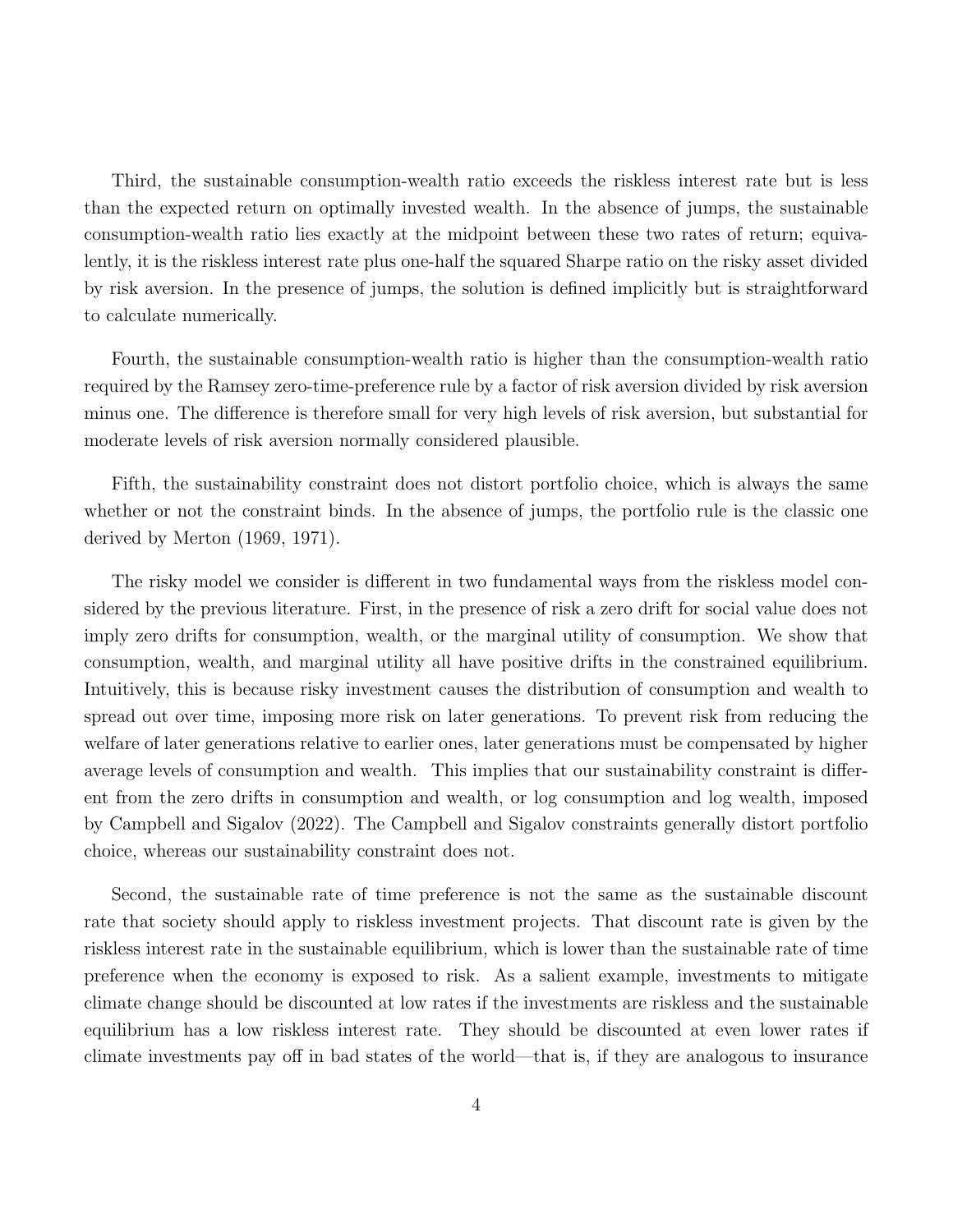policies—an important point emphasized by Weitzman (2009) and Gollier (2021).

Our main analysis defines utility over aggregate consumption, in effect treating each generation equally regardless of population. This is only equivalent to treating each individual equally if population is constant over time. Population growth creates notoriously difficult issues for intertemporal ethics (Parfit 1984, Dasgupta 2001), particularly when population is itself a choice variable. However we show that if population growth is exogenous and constant, then we can modify the sustainability constraint to prevent the expected utility of an individual from declining over time. This is equivalent to subtracting the rate of population growth from all rates of return, and therefore from the sustainable consumption-wealth ratio and the sustainable rate of time preference.

The literature on discounting and sustainability is enormous, and we do not attempt a complete review here. Dasgupta (2008, 2021) and Zeckhauser and Viscusi (2008) provide recent surveys. Within the literature on climate change, there has been debate between those such as Cline (1992) and Stern (2006, 2016) who argue for a very low social rate of time preference, and Nordhaus (1994) who uses a higher rate of time preference. Our analysis implies that a substantial rate of time preference can be consistent with the ethical criterion of sustainability in a risky world.

The organization of the paper is as follows. Section 2 sets up our unconstrained continuous-time model with portfolio choice over a safe and a risky asset. Section 3 introduces the sustainability constraint and solves the constrained model. This section also briefly considers the effect of population growth. Section 4 imposes the equilibrium condition that the risky asset share equals one. Section 5 compares the sustainable consumption-wealth ratio with the consumption-wealth ratio implied by the Ramsey rule of a zero social rate of time preference. Section 6 concludes. An appendix presents details of key derivations.

## 2 Unconstrained Consumption and Portfolio Choice

We consider a representative investor faced with two assets, one riskless and one risky. The investor chooses society's aggregate consumption,  $C_t$ , and risky portfolio share,  $\alpha$ , to maximize the expected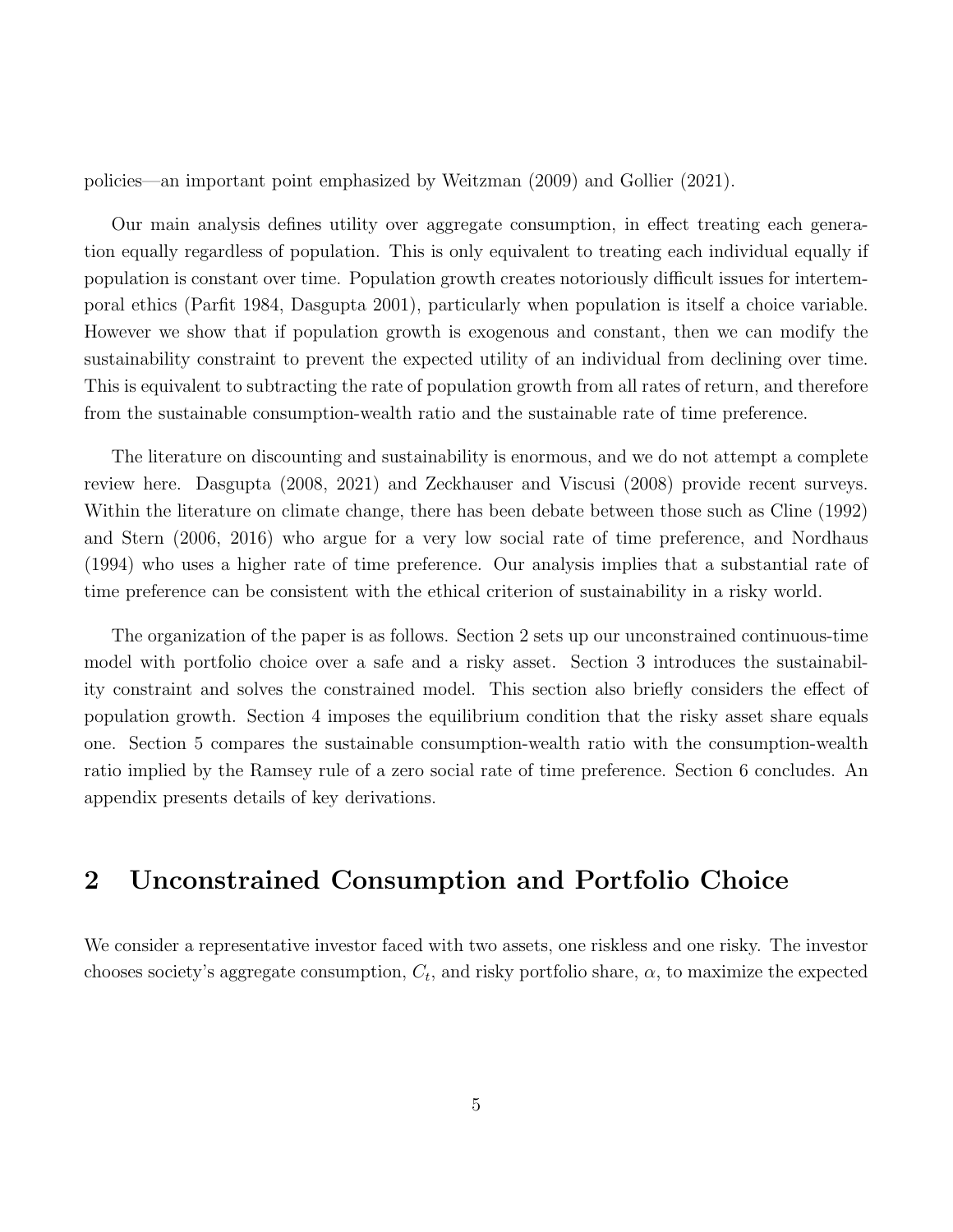discounted value of a power utility function,

$$
U_0 = \mathcal{E} \int_0^\infty e^{-\rho t} \frac{C_t^{1-\gamma}}{1-\gamma} dt.
$$
 (1)

We take as given this representation of utility derived from aggregate consumption. It can be derived from individual utility of individual consumption under assumptions that permit aggregation across consumers. For example, we could assume that individuals have a constant probability of death following Blanchard (1985), that they have power utility defined over their own consumption, that they are unable to annuitize their wealth, and that the wealth of those who die is allocated to an equal number of newly born individuals. In this case utility at each point of time is both the welfare of the generation born at that moment and the welfare of all agents alive at that time. This microfoundation for equation (1) assumes a constant population; we consider a case with population growth in section 5.

We assume that the rate of time preference  $\rho > 0$ . If individuals have a constant probability of death and do not care about their descendants, then as Blanchard (1985) shows,  $\rho$  is the sum of the pure individual rate of time preference and the probability of death. In a more general model with intergenerational altruism,  $\rho$  will also be affected by (and declining in) the degree of altruism.

We assume that the coefficient of relative risk aversion  $\gamma > 1$ . In the appendix we show that all the results extend in the expected way to the log utility case,  $\gamma = 1$ . It would also be easy to handle the case  $0 < \gamma < 1$ , but as this case requires occasional sign flips in our logic below, we rule it out to streamline the exposition.

We require assumptions about the return on wealth that is invested rather than consumed. As sustainability is inherently a long-run issue, we abstract away from high frequency variation in mean, volatility, and so on by modelling returns as i.i.d. It will also be convenient to work in continuous time for tractability. We therefore model log asset values as Lévy processes. Within this class of processes, to keep things simple we specialize slightly by ruling out the possibility that infinitely many jumps occur in a finite time interval. This allows us to specify the risky asset value using a combination of a Brownian motion and a Poisson process.

The riskless asset has gross return  $R_f$ . It will generally be convenient to think in terms of the log riskless rate,  $r_f = \log R_f$ . The risky asset has expected excess return  $\mu = \log(ER/R_f) > 0$ ,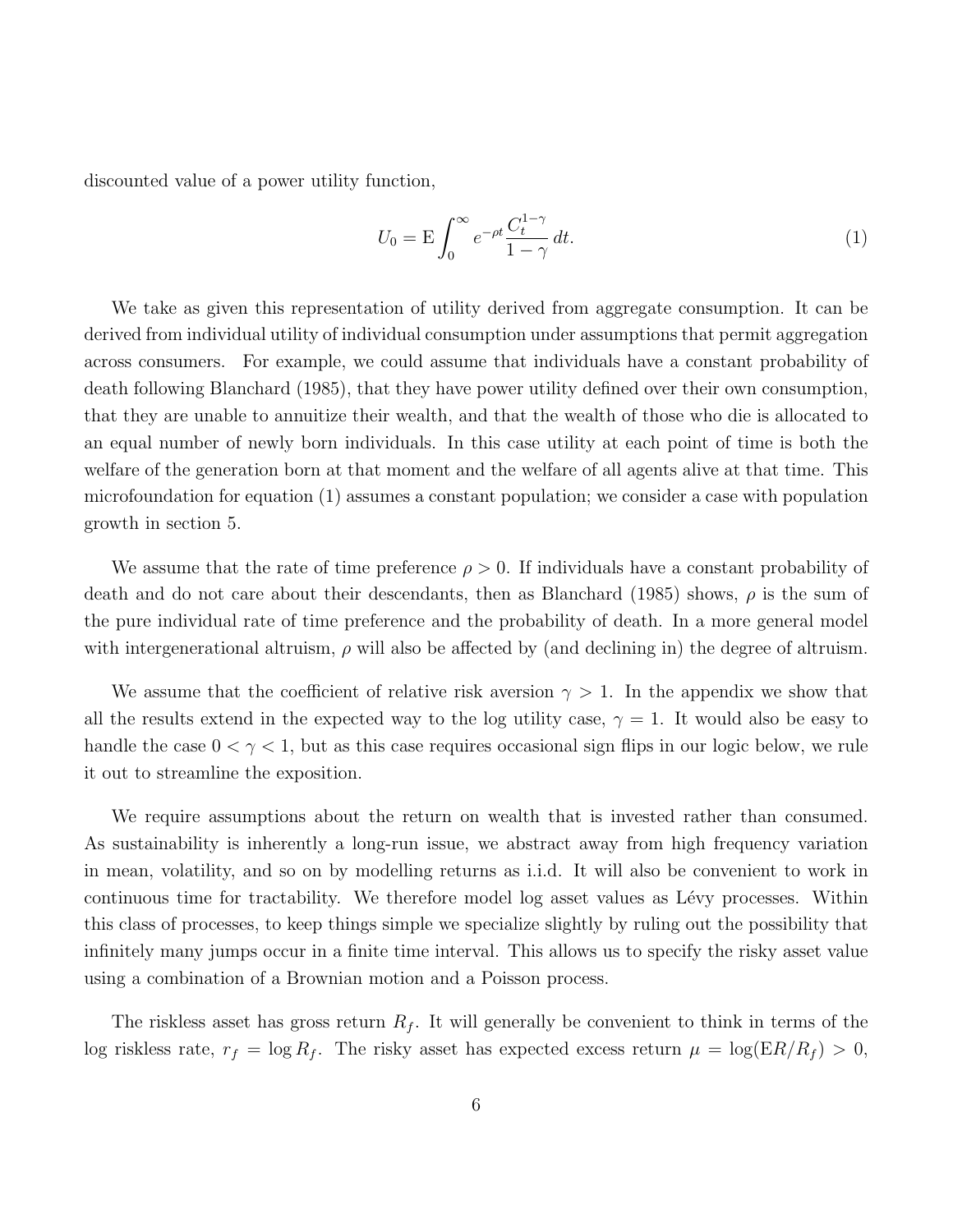Brownian volatility  $\sigma$ , and is exposed to jumps arriving according to a Poisson counting process  $N_t$  with constant arrival rate  $\omega$ ; we assume that  $\mu$ ,  $\sigma$ , and  $\omega$  are each constant. We write  $W_t$  for wealth at time t and  $\theta = C_t/W_t$  for the consumption-wealth ratio. Under our assumptions,  $\theta$  is also constant. Thus

$$
\frac{dC}{C} = \frac{dW}{W} = \left[r_f + \alpha \underbrace{(\mu + \omega EL)}_{\widehat{\mu}} - \theta\right]dt + \alpha \sigma dZ - \alpha L dN,
$$
\n(2)

where we suppress time subscripts on random variables for simplicity.

Jumps are captured by the third term on the right-hand side of equation (2). When a jump occurs, an agent who is fully invested in the risky asset loses a fraction  $L$  of her capital. We assume that  $L$  is a random variable that is drawn in i.i.d. fashion each time a jump occurs. We also assume (with one eye on an equilibrium in which  $\alpha = 1$ ) that L is strictly less than 1, so that someone who invests fully in the risky asset is not bankrupted. We can allow  $L$  to take negative values; these represent good news for the risky asset. We write  $\hat{\mu} = \mu + \omega EL$  to denote the expected excess return in the absence of jumps.

It follows from (2) that

$$
d\log C = \left(r_f + \alpha\widehat{\mu} - \frac{1}{2}\alpha^2\sigma^2 - \theta\right)dt + \alpha\sigma dZ + \log\left(1 - \alpha L\right)dN. \tag{3}
$$

This equation is derived in the Appendix.

Integrating forwards, exponentiating, using  $C_0 = \theta W_0$ , and raising to the power  $1 - \gamma$ , we have

$$
C_t^{1-\gamma} = W_0^{1-\gamma} \theta^{1-\gamma} \exp\left\{ (1-\gamma) \left( r_f + \alpha \widehat{\mu} - \frac{1}{2} \alpha^2 \sigma^2 - \theta \right) t + \alpha (1-\gamma) \sigma Z_t \right\} \prod_{i=1}^{N_t} (1 - \alpha L_i)^{1-\gamma} . \tag{4}
$$

Writing  $L$  for a representative of the i.i.d.  $L_i$ , the Appendix shows that

$$
\mathbf{E} C_t^{1-\gamma} = W_0^{1-\gamma} \theta^{1-\gamma} \exp\left\{ (1-\gamma) \left( r_f + \alpha \widehat{\mu} - \frac{1}{2} \gamma \alpha^2 \sigma^2 - \theta \right) t + \omega \mathbf{E} \left[ (1 - \alpha L)^{1-\gamma} - 1 \right] t \right\}.
$$
 (5)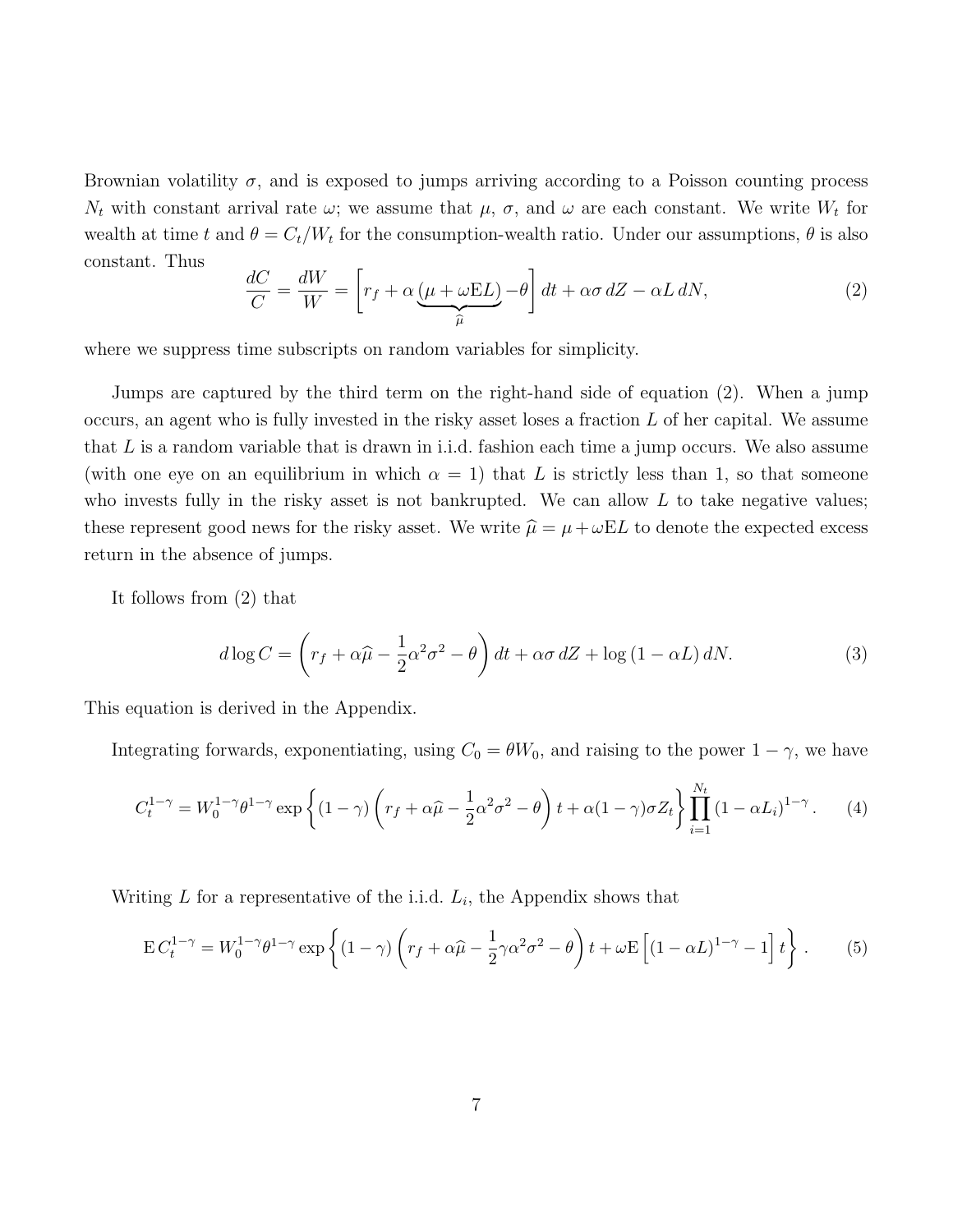Hence the objective function can be evaluated explicitly, as

$$
U_0 = \frac{W_0^{1-\gamma}}{1-\gamma} \frac{\theta^{1-\gamma}}{\rho - (1-\gamma)\left(r_f + \alpha\widehat{\mu} - \frac{1}{2}\gamma\alpha^2\sigma^2 - \theta\right) - \omega E\left[(1-\alpha L)^{1-\gamma} - 1\right]}.
$$
(6)

The optimal investment and consumption choices are identified by maximizing (6) with respect to  $\alpha$  and  $\theta$ . The optimal consumption-wealth ratio is

$$
\theta_{\rm unc} = \frac{\rho + (\gamma - 1) \left( r_f + \alpha \hat{\mu} - \frac{1}{2} \gamma \alpha^2 \sigma^2 \right) - \omega E \left[ \left( 1 - \alpha L \right)^{1 - \gamma} - 1 \right]}{\gamma} . \tag{7}
$$

We assume that  $\theta_{\text{unc}}$  is positive. This implies that the denominator of (6) is positive when  $\alpha$  and  $\theta$ are chosen optimally, and hence that the integral in the definition of expected utility converges.

The optimal risky portfolio share is defined implicitly by

$$
\hat{\mu} - \alpha \gamma \sigma^2 = \omega E \left[ L \left( 1 - \alpha L \right)^{-\gamma} \right]. \tag{8}
$$

In the absence of jumps, where the risky asset follows a pure Brownian motion, this simplifies to the classic Merton formula,

$$
\alpha_{\rm BM} = \frac{\mu}{\gamma \sigma^2}.\tag{9}
$$

Using (8) to eliminate  $\hat{\mu}$  in (7), we can also write

$$
\theta_{\rm unc} = \frac{\rho + (\gamma - 1) \left( r_f + \frac{1}{2} \gamma \alpha^2 \sigma^2 \right) - \omega \mathcal{E} \left[ \left( 1 - \alpha \gamma L \right) \left( 1 - \alpha L \right)^{-\gamma} - 1 \right]}{\gamma} . \tag{10}
$$

### 3 A Sustainability Constraint

We now introduce a *sustainability constraint* that the representative agent may choose to impose on herself. The constraint requires that expected utility should not be allowed to decline, in expectation, over time. (Expected utility is itself a random variable, because it is a function of current wealth.) If the representative agent is thought of as the currently living generation in an infinite dynasty, then the constraint is appropriate if she does not want her descendants to expect a lower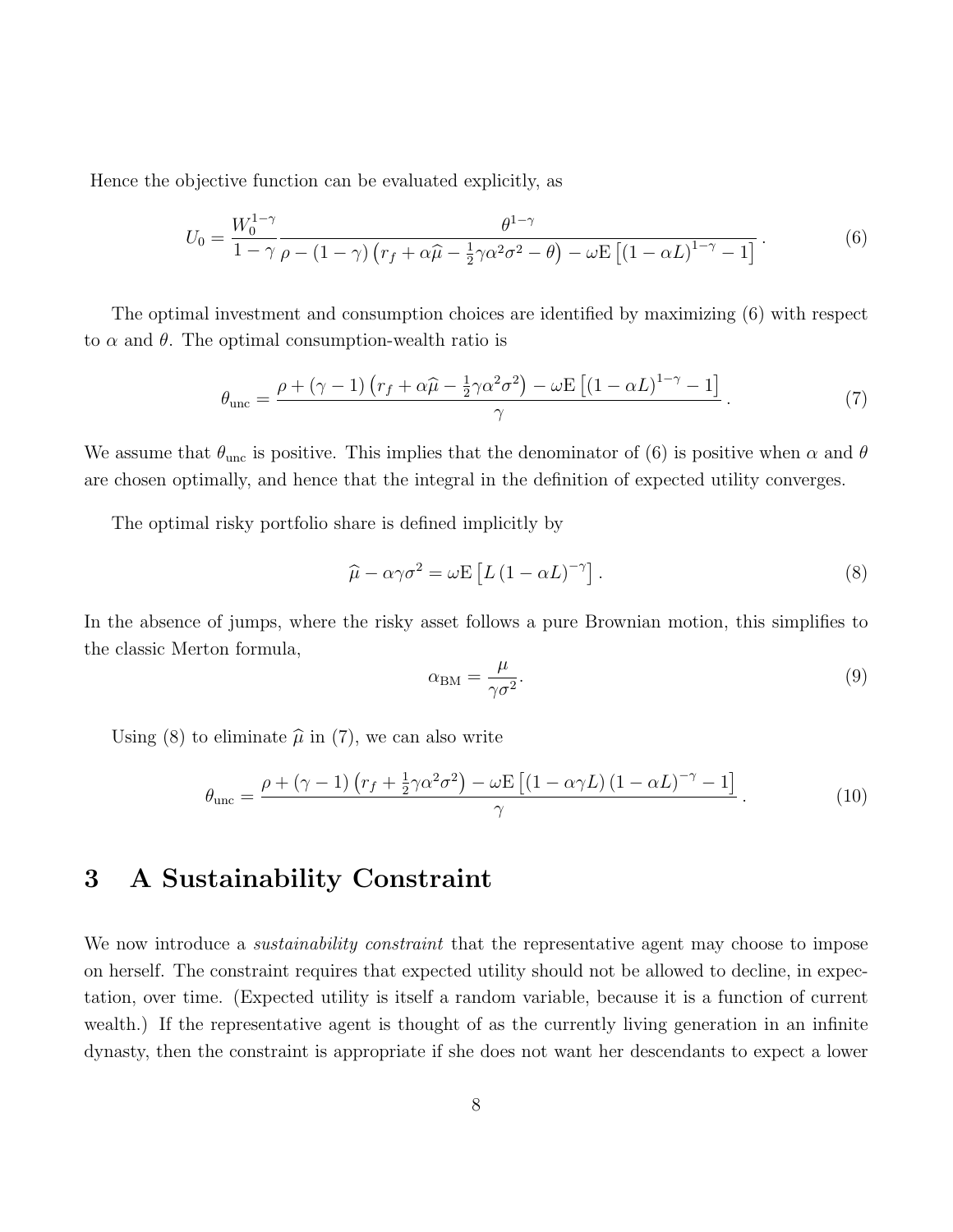quality of life than she does.<sup>5</sup>

Equation (6) shows that expected utility at time t,  $U_t$ , is proportional to  $W_t^{1-\gamma}/(1-\gamma)$ . We multiply by  $(1 - \gamma)$ , which is negative under our maintained assumption that  $\gamma > 1$ , and work with a rescaled variable  $X_t = W_t^{1-\gamma}$  $t_t^{1-\gamma}$ . This follows the process

$$
\frac{dX}{X} = (1 - \gamma) \left( r_f + \alpha \widehat{\mu} - \theta - \frac{1}{2} \gamma \alpha^2 \sigma^2 \right) dt + (1 - \gamma) \alpha \sigma dZ + \left[ (1 - \alpha L)^{1 - \gamma} - 1 \right] dN. \tag{11}
$$

The derivation of equation (11) is given in the Appendix.

The sustainability constraint dictates that the drift of  $X$  should be nonpositive, and hence that

$$
\theta \le r_f + \alpha \widehat{\mu} - \frac{1}{2} \gamma \alpha^2 \sigma^2 + \omega \frac{\mathbb{E}\left[ (1 - \alpha L)^{1 - \gamma} - 1 \right]}{1 - \gamma},\tag{12}
$$

recalling that  $EdN = \omega dt$ .

Let us write  $\theta_{\rm con}$  for the case in which the constraint binds,

$$
\theta_{\text{con}} = r_f + \alpha \widehat{\mu} - \frac{1}{2} \gamma \alpha^2 \sigma^2 + \omega \frac{\mathbb{E}\left[ (1 - \alpha L)^{1 - \gamma} - 1 \right]}{1 - \gamma},\tag{13}
$$

and  $\theta_{\text{unc}}$  for the case in which the constraint does not bind, so that the optimal choice is given by equation (10). The optimal consumption-wealth ratio is independent of  $\rho$  if the constraint binds; this is not true of the unconstrained case.

If the constraint binds, then we can use it to eliminate  $\theta$  from the objective function (6), giving

$$
U_{\text{con},0} = \frac{W_0^{1-\gamma}}{1-\gamma} \frac{\left(r_f + \alpha\widehat{\mu} - \frac{1}{2}\gamma\alpha^2\sigma^2 + \omega \frac{\text{E}[(1-\alpha L)^{1-\gamma}-1]}{1-\gamma}\right)^{1-\gamma}}{\rho}.
$$
 (14)

<sup>&</sup>lt;sup>5</sup>One might imagine imposing other types of constraint. We could, for example, allow for a type of risk aversion over future expected utility by requiring that some concave function of future expected utility should have nondecreasing expectation. This is analytically intractable in the constant relative risk aversion (power) case, however; and indeed it is infeasible in the limit as risk aversion over future expected utility approaches infinity, as it would require expected utility—and hence wealth itself—to be non-decreasing, which is not possible unless society can entirely eliminate risk.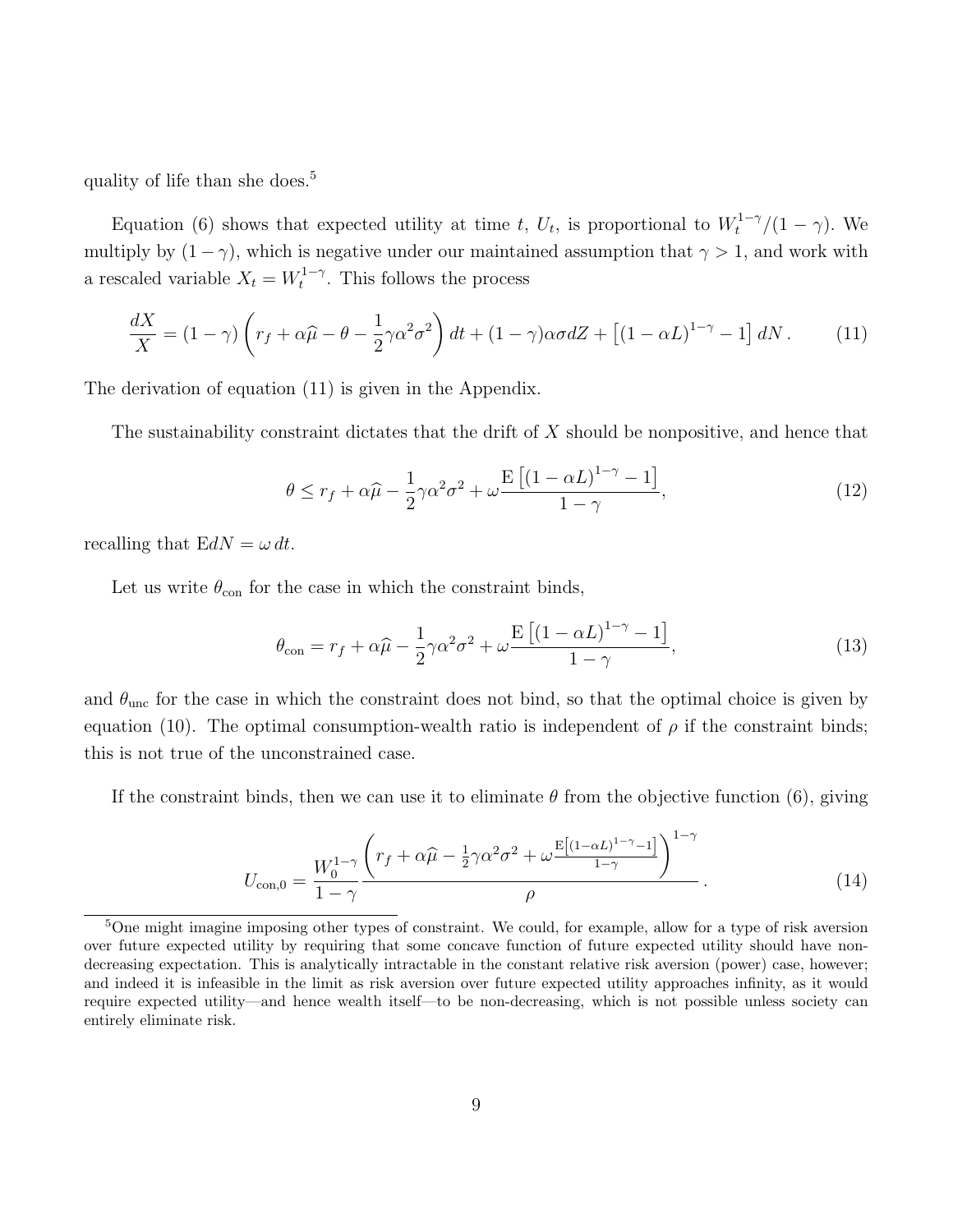Conveniently, the optimal investment choice is unaffected by the presence of the sustainability constraint. Maximizing equation (14) with respect to  $\alpha$ , we find the same first-order condition as before, equation (8). (As a corollary, the sustainable strategy is Pareto-efficient because it is identical to the unconstrained-optimal strategy for some choice of  $\rho$ .

Intuitively, it is not optimal to distort portfolio choice in the presence of a sustainability constraint because doing so affects expected utility in the same way in all periods. Distorting the portfolio choice decision away from the unconstrained optimum therefore does not relax the constraint; nor (by definition) does it directly benefit the objective function. By contrast, in papers such as Dybvig (1995) or Campbell and Sigalov (2022) that feature constraints on consumption as opposed to welfare, it may be optimal to distort portfolio choice relative to the unconstrained optimum in order to relax the constraint.

We can use the condition (8) to eliminate  $\hat{\mu}$  from equation (13), giving

$$
\theta_{\text{con}} = r_f + \frac{1}{2}\gamma\alpha^2\sigma^2 + \omega \frac{\mathcal{E}\left[\left(1 - \alpha\gamma L\right)\left(1 - \alpha L\right)^{-\gamma} - 1\right]}{1 - \gamma}.\tag{15}
$$

When risk and the risky portfolio share are positive, the second and third terms on the right hand side of equation (15) are positive. Hence (15) shows that the constrained consumption-wealth ratio  $\theta_{\rm con}$  exceeds the riskfree interest rate  $r_f$  in a risky economy. Conversely, it follows from conditions (8) and (15) that  $\theta_{\rm con}$  is less than the expected return on optimally invested wealth,  $r_f + \alpha \mu$ .

#### 3.1 Comparing the constrained and unconstrained solutions

The optimal sustainable consumption-wealth ratio,  $\theta_{\rm sus}$ , is given by whichever of  $\theta_{\rm con}$  and  $\theta_{\rm unc}$  is smaller. If the unconstrained case features a lower consumption-wealth ratio, then it certainly satisfies the constraint and delivers higher utility. If not, the unconstrained case does not satisfy the constraint, so that  $\theta_{\rm con}$  is the best we can do. Thus

$$
\theta_{\rm sus} = \min \left\{ \theta_{\rm unc}, \theta_{\rm con} \right\}.
$$
\n(16)

Equivalently,  $\theta_{\rm con}$  is the highest possible sustainable consumption-wealth ratio.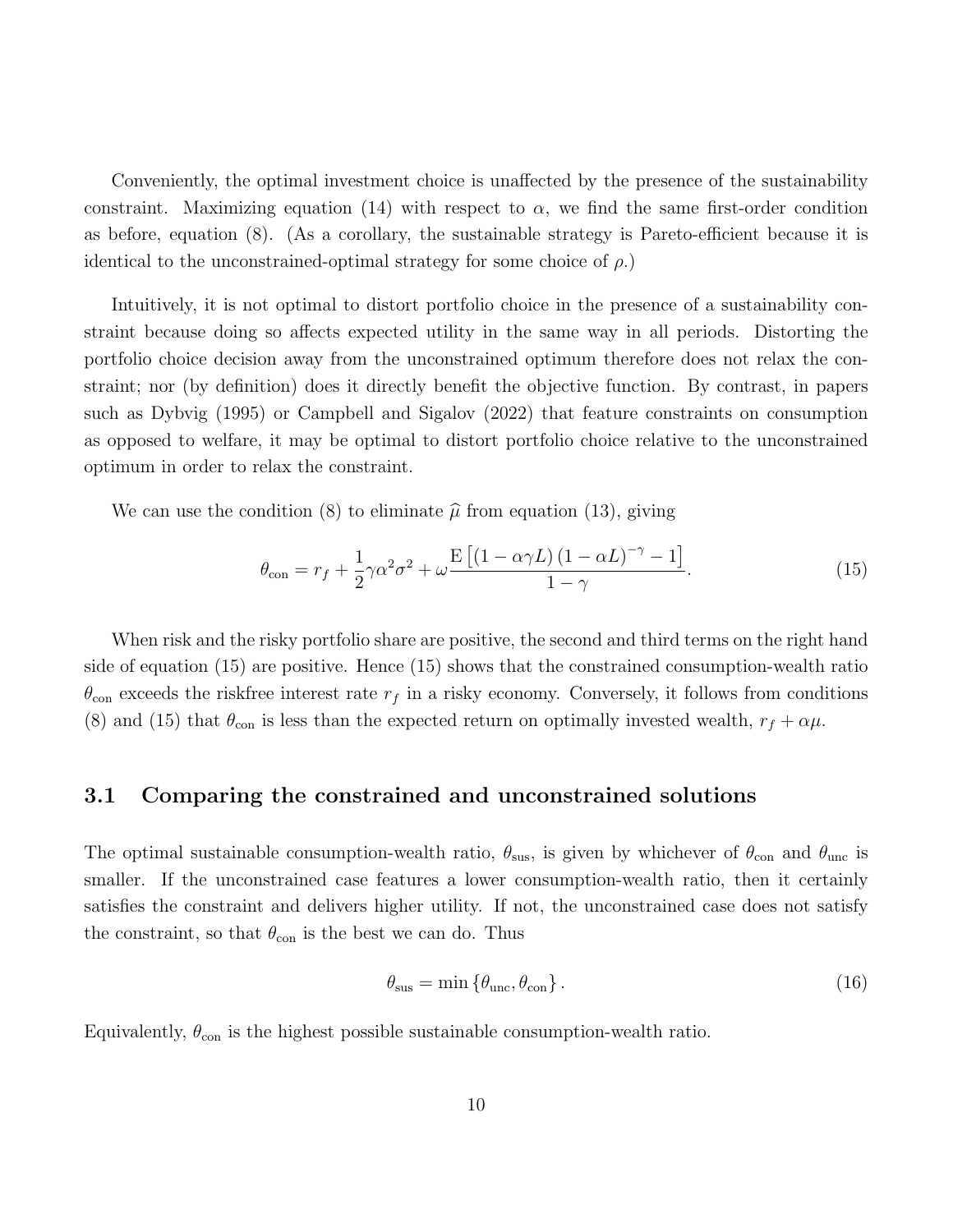It follows from equations (10) and (15) that

$$
\theta_{\rm unc} = \frac{1}{\gamma} \rho + \left(1 - \frac{1}{\gamma}\right) \theta_{\rm con}.\tag{17}
$$

Equations (16) and (17) have several interesting implications. First, the sustainability constraint binds if and only if  $\rho > \theta_{\rm con}$  (or, equivalently, if and only if  $\rho > \theta_{\rm unc}$ ). Related to this, we can show that in the absence of a sustainability constraint,

$$
E_0 X_t = X_0 e^{(\rho - \theta_{\text{unc}})t}.
$$
\n(18)

If impatience is sufficiently high that  $\rho > \theta_{\text{unc}}$ , then  $X_t = W_t^{1-\gamma}$  $t_t^{1-\gamma}$  is expected to grow without limit in an unconstrained equilibrium and expected utility is expected to decline without limit.<sup>6</sup> The sustainability constraint, which rules out declining expected utility, binds in this circumstance.

Second, equation (17) shows that the moderating influence of  $\rho$  makes  $\theta_{\text{unc}}$  less sensitive than  $\theta_{\rm con}$  to changes in other parameters of the model, holding  $\rho$  fixed.

Third, equation (17) implies that the behavior of an extremely risk-averse individual is little affected by the presence or absence of a sustainability constraint, as  $\theta_{\text{unc}} \approx \theta_{\text{con}}$  if  $\gamma$  is large. This reflects the fact that highly concave utility leads an agent to choose a flat consumption path that is close to sustainable, regardless of the level of  $\rho$ .

Fourth, equations (16) and (17) show that  $\theta_{\text{sus}}$  and  $\theta_{\text{unc}}$  can easily be calculated from knowledge of  $\theta_{\rm con}$ , so we can focus our analysis on the determinants of  $\theta_{\rm con}$ .

Finally, we note that a planner could implement the sustainable optimum by using a modified "social discount rate"  $\hat{\rho}$ , chosen to satisfy

$$
\theta_{\text{unc}}\left(\widehat{\rho}\right) = \theta_{\text{sus}} = \min\left\{\theta_{\text{unc}}\left(\rho\right), \theta_{\text{con}}\right\}.
$$
\n(19)

(The first equality defines the social discount rate. The second is equation (16). The notation emphasizes the dependence of  $\theta_{\text{unc}}$  on the discount rate.) If the sustainability constraint is not binding,  $\theta_{\text{unc}}(\rho) \leq \theta_{\text{con}}$ , then we can set  $\hat{\rho} = \rho$ . If the constraint does bind, then we must ensure

<sup>&</sup>lt;sup>6</sup>Expected wealth will decline toward zero if  $\rho$  is sufficiently large; but if  $\rho$  is sufficiently close to  $\theta_{\rm con}$  then wealth has positive drift despite the negative drift in expected utility.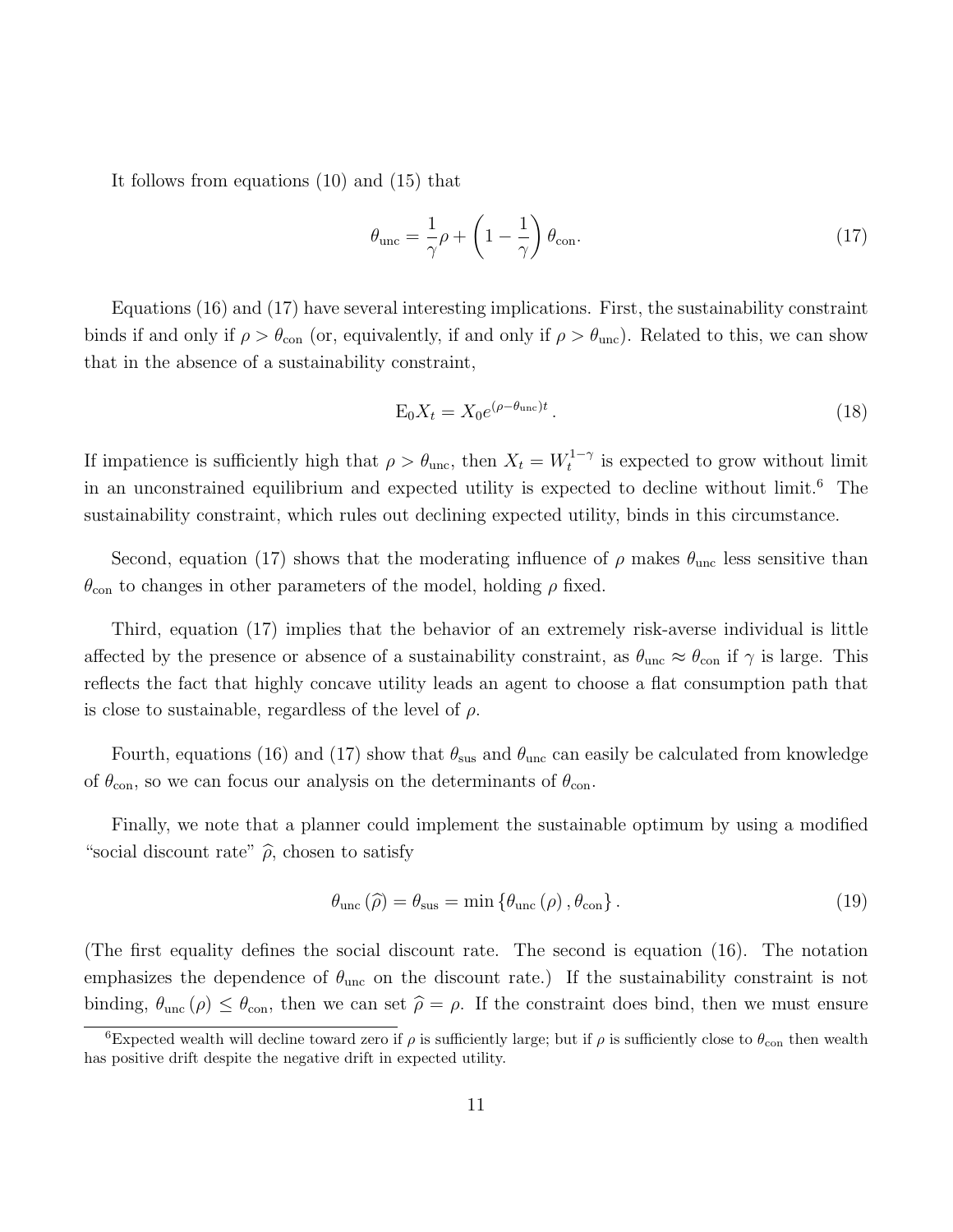that  $\theta_{\text{unc}}(\hat{\rho}) = \theta_{\text{con}}$ . By equation (17), this requires that  $\hat{\rho} = \theta_{\text{con}}$ . As the constraint binds precisely when  $\rho > \theta_{\text{con}}$ , we can summarize all this by saying that we should set

$$
\widehat{\rho} = \min \{ \rho, \theta_{\text{con}} \} . \tag{20}
$$

### 3.2 Sustainable drifts in wealth and marginal utility

A binding sustainability constraint implies zero drift in expected utility, but this does not imply a zero drift in wealth. Instead wealth drifts upwards over time under our assumption that  $\gamma > 1$ , because

$$
\frac{dW}{W} = \left\{ \frac{1}{2}\gamma\alpha^2\sigma^2 - \frac{\omega}{1-\gamma}E\left[ (1-\alpha L)^{1-\gamma} - 1 \right] \right\} dt + \alpha\sigma dZ - \alpha L dN, \tag{21}
$$

so the drift is

$$
E\frac{dW}{W} = \left(\frac{1}{2}\gamma\alpha^2\sigma^2 + \frac{\omega}{\gamma - 1}E\left[(1 - \alpha L)^{1 - \gamma} - 1 + \alpha L(1 - \gamma)\right]\right)dt,\tag{22}
$$

and both terms in the brackets are positive.

We can also show the stronger result that log wealth drifts upwards over time under a binding sustainability constraint. We have

$$
\operatorname{E} d \log W = \left(\frac{1}{2}(\gamma - 1)\alpha^2 \sigma^2 + \frac{\omega}{\gamma - 1} \operatorname{E}\left[ (1 - \alpha L)^{1 - \gamma} - 1 - (1 - \gamma) \log(1 - \alpha L) \right] \right) dt, \tag{23}
$$

and again both terms in the brackets are positive.

These facts illustrate the distinction between our sustainability constraint and the arithmetic and geometric constraints considered by Campbell and Sigalov (2022), which impose zero drift in wealth or in log wealth, respectively. Their constraints distort portfolio choice, unlike the sustainability constraint we consider.

A binding sustainability constraint also does not imply zero drift in marginal utility. The process for marginal utility,  $M = W^{-\gamma}$ , is

$$
\frac{dM}{M} = \left\{ \frac{1}{2}\gamma\alpha^2\sigma^2 + \frac{\omega\gamma}{1-\gamma}E\left[ (1-\alpha L)^{1-\gamma} - 1 \right] \right\} dt - \gamma\alpha\sigma dZ + \left[ (1-\alpha L)^{-\gamma} - 1 \right] dN, \tag{24}
$$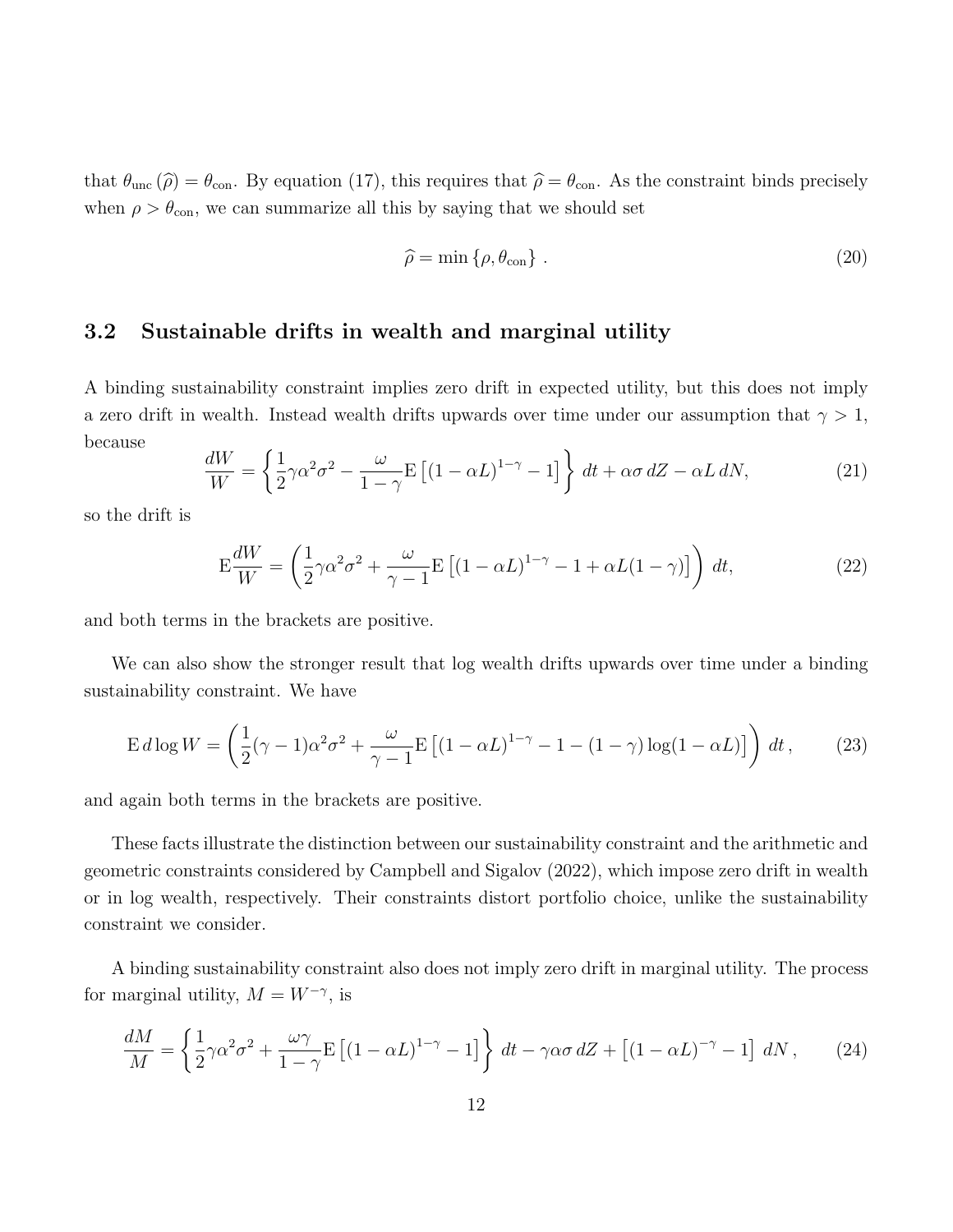so the drift is

$$
E\frac{dM}{M} = \left(\frac{1}{2}\gamma\alpha^2\sigma^2 + \frac{\omega}{1-\gamma}\left\{\gamma E\left[(1-\alpha L)^{1-\gamma} - 1\right] + (1-\gamma)E\left[(1-\alpha L)^{-\gamma} - 1\right]\right\}\right)dt,\tag{25}
$$

which is positive when  $\gamma > 1$ . The drift in marginal utility equals the drift in wealth in the Brownian case where  $L = 0$ , but differs from it in the general case with jumps.

The positive drift in marginal utility in the constrained economy is another way to understand the result that the constrained consumption-wealth ratio exceeds the riskfree interest rate. The firstorder condition for optimal investment in a riskless asset implies that discounted marginal utility drifts downward at the riskfree interest rate, and hence that the drift in undiscounted marginal utility is the constrained social rate of time preference (equivalently, the constrained consumptionwealth ratio) less the riskfree interest rate. That is, we have

$$
E\frac{dM}{M} = \theta_{\rm con} - r_f.
$$
\n(26)

Our solutions have this property, as can be verified by comparing the right hand sides of equations (15) and (25).

With power utility, the driftless variable  $X = W^{1-\gamma}$  is the product of marginal utility and wealth:  $X = MW$ . At first sight it might seem surprising that X has no drift while both M and W have positive drift. But we must also take into account comovement in  $M$  and  $W$ , whose effect is visible in the product rule:

$$
\frac{dX}{X} = \frac{dM}{M} + \frac{dW}{W} + \frac{dM}{M}\frac{dW}{W}.\tag{27}
$$

The product is

$$
\frac{dM}{M}\frac{dW}{W} = -\gamma\alpha^2\sigma^2 dt - \alpha L\left[ (1 - \alpha L)^{-\gamma} - 1 \right] dN, \qquad (28)
$$

and the fact that this quantity is negative makes it possible for  $X = MW$  to be driftless even though  $M$  and  $W$  each have positive drift:

$$
E\frac{dX}{X} = E\frac{dM}{M} + E\frac{dW}{W} + E\left(\frac{dM}{M}\frac{dW}{W}\right) = 0.
$$
\n(29)

We conclude by noting one other implication of the upwards drift in log wealth shown in equa-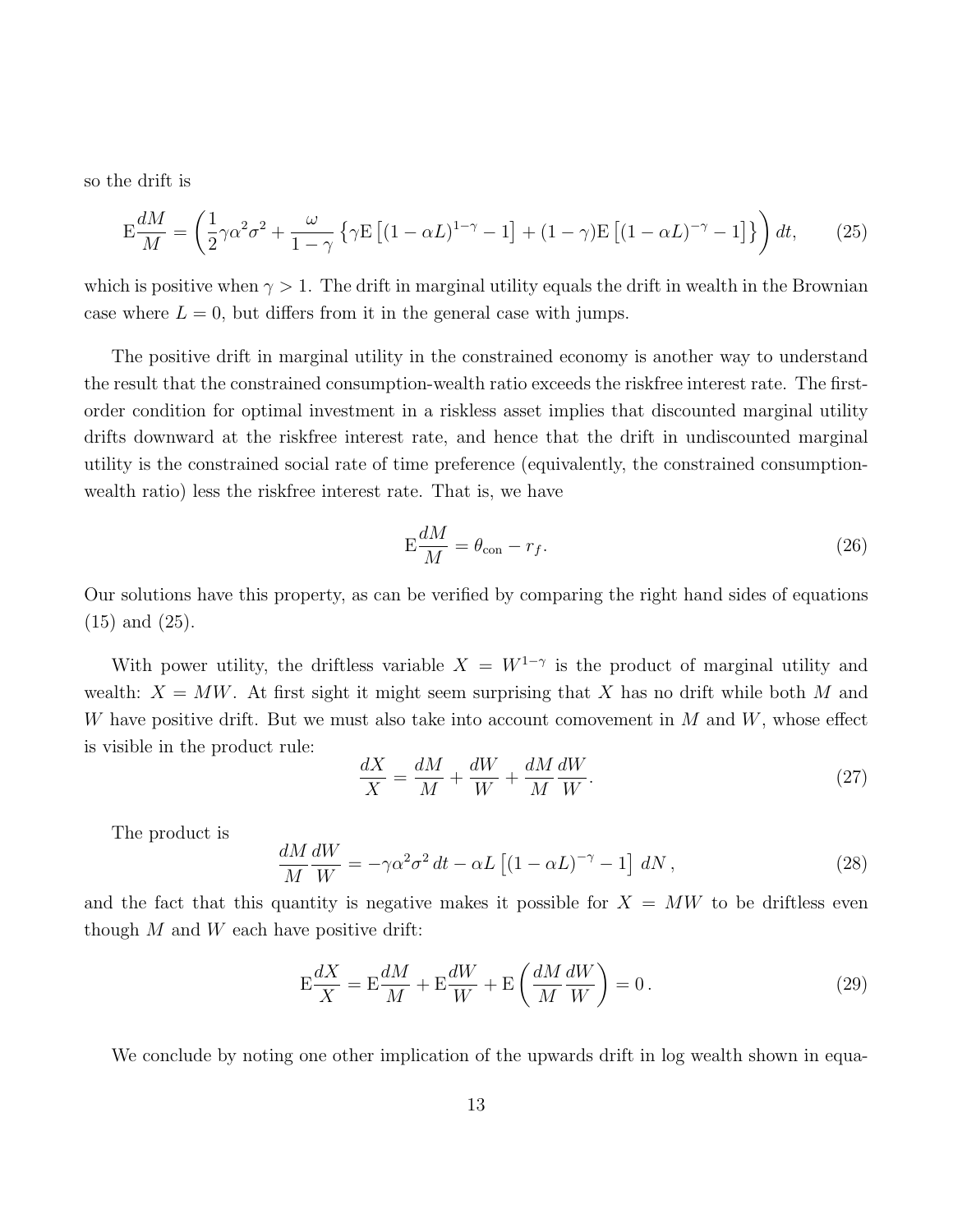tion (23). Although the sustainability constraint requires that the average future value of expected utility  $U_t$  is the same as expected utility today, as one looks into the far-distant future expected utility is overwhelmingly likely to be higher than its current value. This counterintuitive fact, which echoes the result of Martin (2012), follows from the fact that  $\log W_t$  has positive drift, so that expected utility at time t approaches its upper bound of zero almost surely as t approaches infinity. The invariance of expected utility to the horizon is achieved by a vanishingly small number of paths in which expected utility in the future is arbitrarily low.

### 3.3 Pure Brownian motion and pure jumps

There are some cases in which we can characterize the optimal investment choice explicitly. We can, for example, contrast the pure Brownian case,  $\omega = 0$ , with the pure jump case in which  $\sigma = 0$ and  $L \in (0, 1)$  is deterministic. In the pure Brownian case, the risky share satisfies the Merton formula (9). Substituting into equation (15) we have

$$
\theta_{\text{con,BM}} = r_f + \frac{1}{2} \frac{\mu^2}{\gamma \sigma^2}.
$$
\n(30)

In this case the constrained consumption-wealth ratio is the riskless interest rate plus one half the squared Sharpe ratio of the risky asset, divided by risk aversion. This can be much larger than the riskless interest rate: for example, if the riskless rate is 2%, the Sharpe ratio of the risky asset is 0.4, and risk aversion is 2, then the constrained consumption-wealth ratio is 6%. The constrained consumption-wealth ratio only approaches the riskless rate, its value in a deterministic model, as risk aversion becomes extremely high.

In the pure jump case, we can solve equation (8) to give

$$
\alpha_{\text{jump}} = \frac{1}{L} \left[ 1 - \left( \frac{\omega L}{\mu + \omega L} \right)^{1/\gamma} \right]. \tag{31}
$$

This solution has  $\alpha L$  invariant to L if  $\mu/L$  is invariant to L. In other words, the portfolio exposure to jumps does not alter with jump size provided that the risk premium per unit of jump risk is constant. This is the jump equivalent of the well known property under Brownian motion that  $\alpha\sigma$ is invariant to  $\sigma$  if the Sharpe ratio  $\mu/\sigma$  is invariant to  $\sigma$ .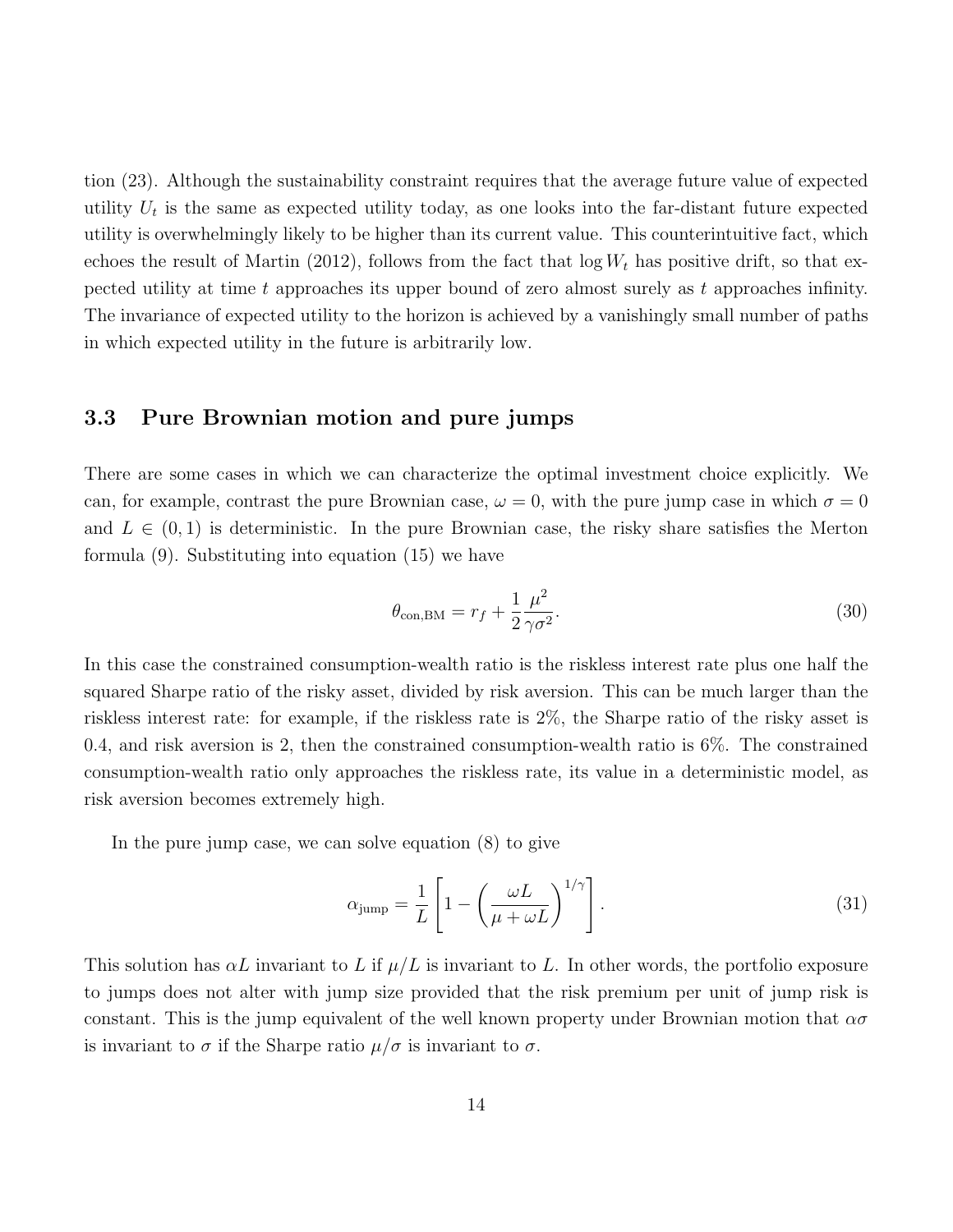The pure jump model has two free parameters,  $\omega$  and L, to compare with the single parameter  $\sigma$ in the Brownian case. To put them on the same footing, we choose  $\omega$  and L so that variance is the same in each case, i.e., we set  $\omega = \sigma^2/L^2$ . We can imagine fixing  $\sigma$  and then choosing the parameter L freely. High values of L correspond to rare extreme disasters— $\omega$  moves in the opposite direction to  $L$ —whereas values of L close to zero correspond to frequent small jumps. Equation (31) then becomes

$$
\alpha_{\text{jump}} = \frac{1}{L} \left[ 1 - \left( \frac{\sigma^2}{\mu L + \sigma^2} \right)^{1/\gamma} \right],\tag{32}
$$

and the Appendix shows that

$$
\alpha_{\text{jump}} < \alpha_{\text{BM}} \text{ if } \gamma \ge 1. \tag{33}
$$

When jumps are larger and rarer—with mean and variance held constant—the Appendix shows that the investor trades less aggressively, that is,

$$
\frac{\partial \alpha_{\text{jump}}}{\partial L} < 0. \tag{34}
$$

Conversely, in the limit in which jumps are very small and very frequent, we recover the same allocation as in the Brownian motion case: by l'Hôpital's rule,  $\lim_{L\to 0} \alpha_{\text{jump}} = \frac{\mu}{\gamma \sigma}$  $\frac{\mu}{\gamma \sigma^2}$ .

Substituting the expression for  $\alpha$  given in equation (32) into the expression for  $\theta_{\rm con}$  given in equation (15), we have

$$
\theta_{\text{con}} = r_f + \frac{\sigma^2}{L^2} \frac{(1-\gamma)(K^{-\gamma}-1) + \gamma(K^{1-\gamma}-1)}{1-\gamma} \quad \text{where} \quad K = \left(\frac{\sigma^2}{\mu L + \sigma^2}\right)^{1/\gamma}.\tag{35}
$$

This tends to the corresponding expression in the pure Brownian case (30) as  $L \rightarrow 0$ .

### 3.4 Numerical examples

In this section we present some numerical examples to illustrate the properties we have discussed. Table 1 reports numerical results for a Brownian model without jumps, in which the riskless interest rate  $r_f$  equals 1%, the risk premium  $\mu$  equals 8%, and the standard deviation of the risky asset  $\sigma$  equals 20%, implying a Sharpe ratio of 0.4. The four rows of the table consider risk aversion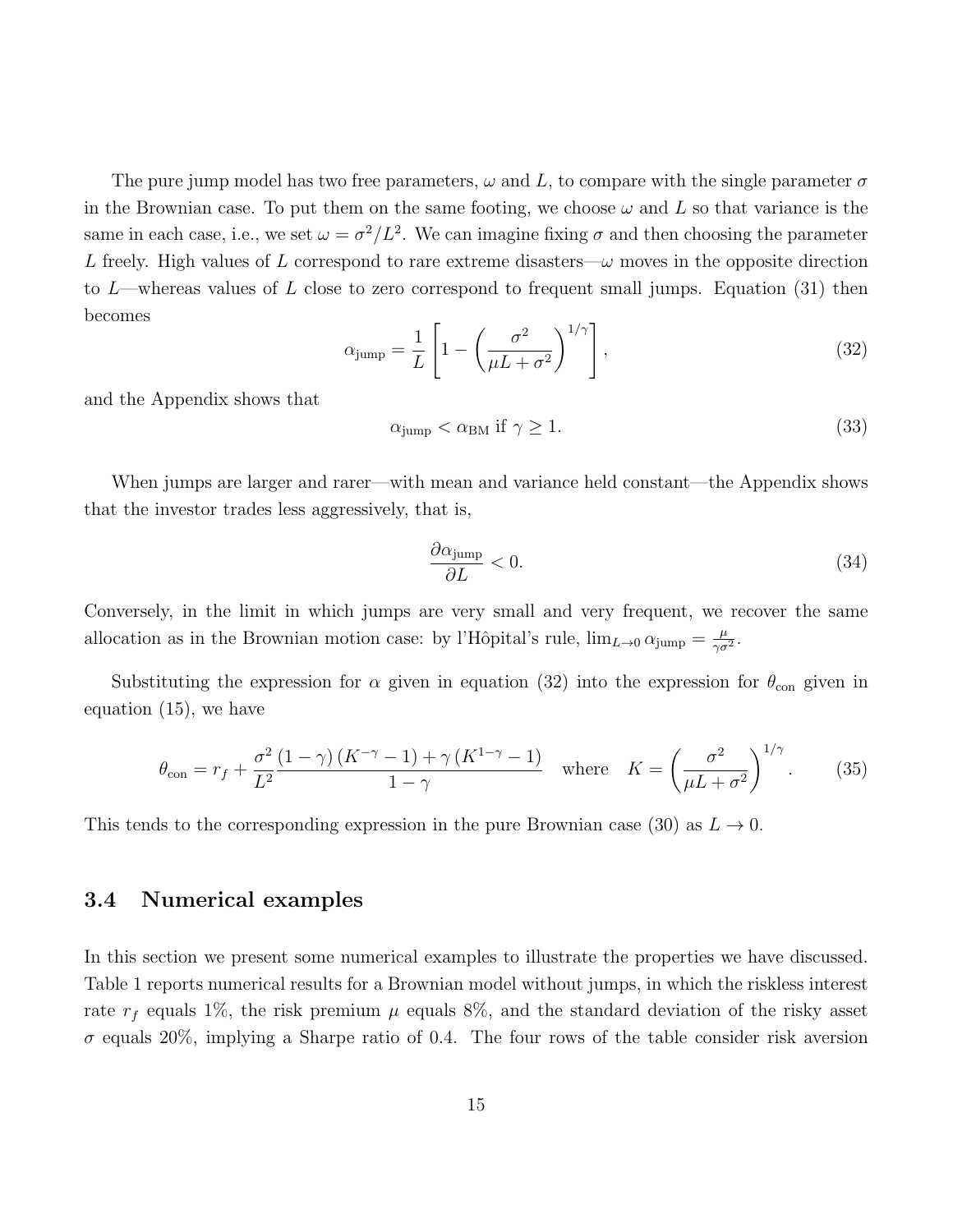Table 1: Numerical examples in the Brownian case

Baseline calibration sets  $r_f = 1\%, \mu = 8\%, \sigma = 20\%.$ 

|    | $\theta_{\rm con}$ | $\alpha$ | $E \frac{dW}{W}$ | $E d \log W$ | $E \frac{dW^{-\gamma}}{W^{-\gamma}}$ |
|----|--------------------|----------|------------------|--------------|--------------------------------------|
|    | 0.09               |          | 0.08             | $\mathbf{0}$ | 0.08                                 |
| 2  | 0.05               |          | 0.04             | 0.02         | 0.04                                 |
| 5  | 0.026              | 0.4      | 0.016            | 0.0128       | 0.016                                |
| 10 | 0.018              | 02       | 0.008            | 0.0072       | 0.008                                |

coefficients  $\gamma$  of 1, 2, 5, and 10. The columns report the constrained consumption-wealth ratio  $\theta_{\rm con}$ , the risky portfolio share  $\alpha$ , and the corresponding drifts in wealth, log wealth, and marginal utility.

In a Brownian model, the risky portfolio share is inversely proportional to risk aversion. Given our assumed parameters an investor with log utility ( $\gamma = 1$ ) sets  $\alpha = 2$ , levering the risky asset two for one. The constrained consumption-wealth ratio is 9% and the corresponding expected growth rate of wealth is 8%. However, the expected growth rate of log wealth is zero since this is the growth rate of utility for a log investor so the sustainability constraint sets it to zero. The expected growth rate of marginal utility is the difference between the constrained consumption-wealth ratio and the riskfree rate, or 8%, and in the Brownian model it also equals the expected growth rate of wealth, as we noted earlier.

As risk aversion increases, the constrained consumption-wealth ratio and the risky portfolio share both decline. For example, when  $\gamma = 2$  the constrained consumption-wealth ratio is 5% and the risky portfolio share  $\alpha = 1$ . However, the constrained consumption-wealth ratio declines slowly and is still 1.8%, almost twice the riskless interest rate, when  $\gamma = 10$ . The expected growth rates of wealth and marginal utility also decline with risk aversion, but the expected growth rate of log wealth is hump-shaped in risk aversion, first increasing and then ultimately declining towards zero.

Table 2 reports numerical results for a more general model allowing for jumps. Here, in the benchmark case the riskless interest rate  $r_f$  equals 2%, the risk premium  $\mu$  equals 4%, and the Brownian standard deviation of the risky asset  $\sigma$  equals 10%. In addition a jump of size  $L = 40\%$ occurs with a probability  $\omega$  of 4% per period. The benchmark case sets  $\gamma = 2$ , in which case the optimal constrained consumption-wealth ratio is 4.5% and the risky portfolio share  $\alpha = 1.11$ .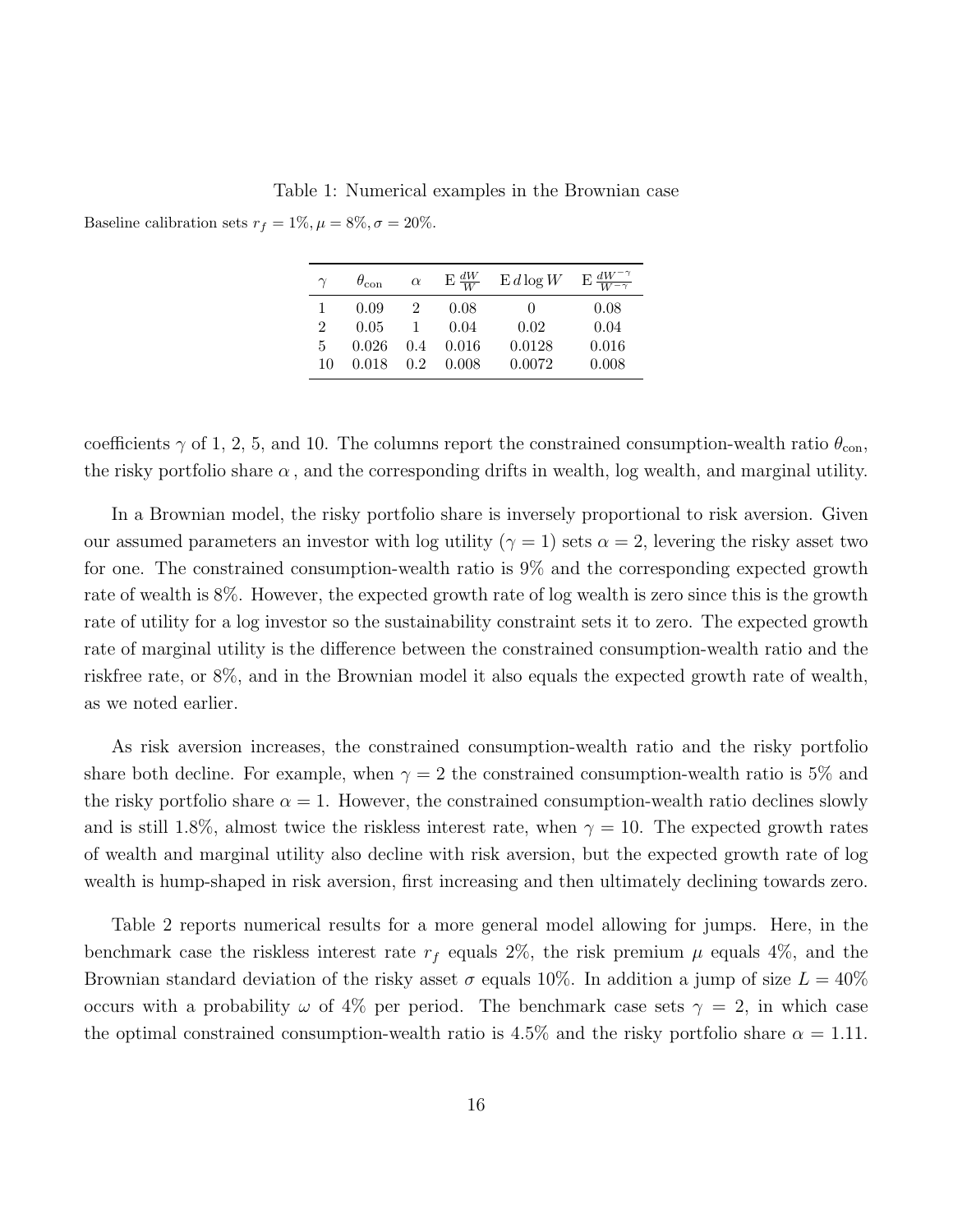Table 2: Numerical examples with jumps

|                 | $\gamma$       | $r_f$          | $\mu$ | $\sigma$ | $\omega$ | L       | $\theta_{\rm con}$ | $\alpha$ | $\frac{dW}{W}$<br>E | $E d \log W$ | $dW^{-\gamma}$<br>Ε<br>$W^{-\gamma}$ |
|-----------------|----------------|----------------|-------|----------|----------|---------|--------------------|----------|---------------------|--------------|--------------------------------------|
| <b>Baseline</b> | $\overline{2}$ | 0.02           | 0.04  | 0.10     | 0.02     | 0.40    | 0.045              | 1.11     | 0.019               | 0.010        | 0.025                                |
| High $\gamma$   | $\overline{5}$ |                |       |          |          |         | 0.031              | 0.49     | 0.009               | 0.007        | 0.011                                |
| Low $\gamma$    | 1              |                |       |          |          |         | 0.065              | 1.83     | 0.028               | $\theta$     | 0.045                                |
| High $r_f$      |                | 0.04           |       |          |          |         | 0.065              | 1.11     | 0.019               | 0.010        | 0.025                                |
| Low $r_f$       |                | $\overline{0}$ |       |          |          |         | 0.025              | 1.11     | 0.019               | 0.010        | 0.025                                |
| High $\mu$      |                |                | 0.08  |          |          |         | 0.10               | 1.56     | 0.045               | 0.026        | 0.080                                |
| Low $\mu$       |                |                | 0.02  |          |          |         | 0.027              | 0.66     | 0.006               | 0.003        | 0.007                                |
| High $\sigma$   |                |                |       | 0.15     |          |         | 0.035              | 0.72     | 0.014               | 0.007        | 0.015                                |
| Low $\sigma$    |                |                |       | 0.06     |          |         | 0.055              | 1.36     | 0.019               | 0.011        | 0.035                                |
| High $\omega$   |                |                |       |          | 0.04     |         | 0.040              | 0.88     | 0.016               | 0.008        | 0.020                                |
| Low $\omega$    |                |                |       |          | $\theta$ |         | 0.060              | 2.00     | 0.040               | 0.020        | 0.040                                |
| High $L$        |                |                |       |          |          | 0.60    | 0.037              | 0.72     | 0.012               | 0.007        | 0.017                                |
| Low $L$         |                |                |       |          |          | 0.20    | 0.056              | 1.73     | 0.034               | 0.017        | 0.036                                |
| Negative $L$    |                |                |       |          |          | $-0.40$ | 0.054              | 1.74     | 0.036               | 0.017        | 0.034                                |

Baseline calibration sets  $r_f = 2\%, \mu = 4\%, \sigma = 10\%, \omega = 4\%, L = 0.4, \gamma = 2$ .

These values are fairly close to those in the Brownian case reported in Table 1, indicating that the calibration with jumps is broadly comparable in its overall level of risk.

The remaining rows of the table consider variations of the benchmark model with higher and lower risk aversion, then higher and lower riskfree rates, risk premium, Brownian volatility, jump probability, and jump size. The results are intuitive and in all cases imply a sustainable consumption-wealth ratio well above the riskfree interest rate, or equivalently a substantial positive expected growth rate of marginal utility.

### 3.5 Sustainability with population growth

The analysis so far has imposed sustainability on a social welfare function defined over aggregate consumption. This is equivalent to sustainability of individual utility only if the population is constant. In this section we modify our analysis to make individual utility sustainable given exogenous, constant population growth at rate g.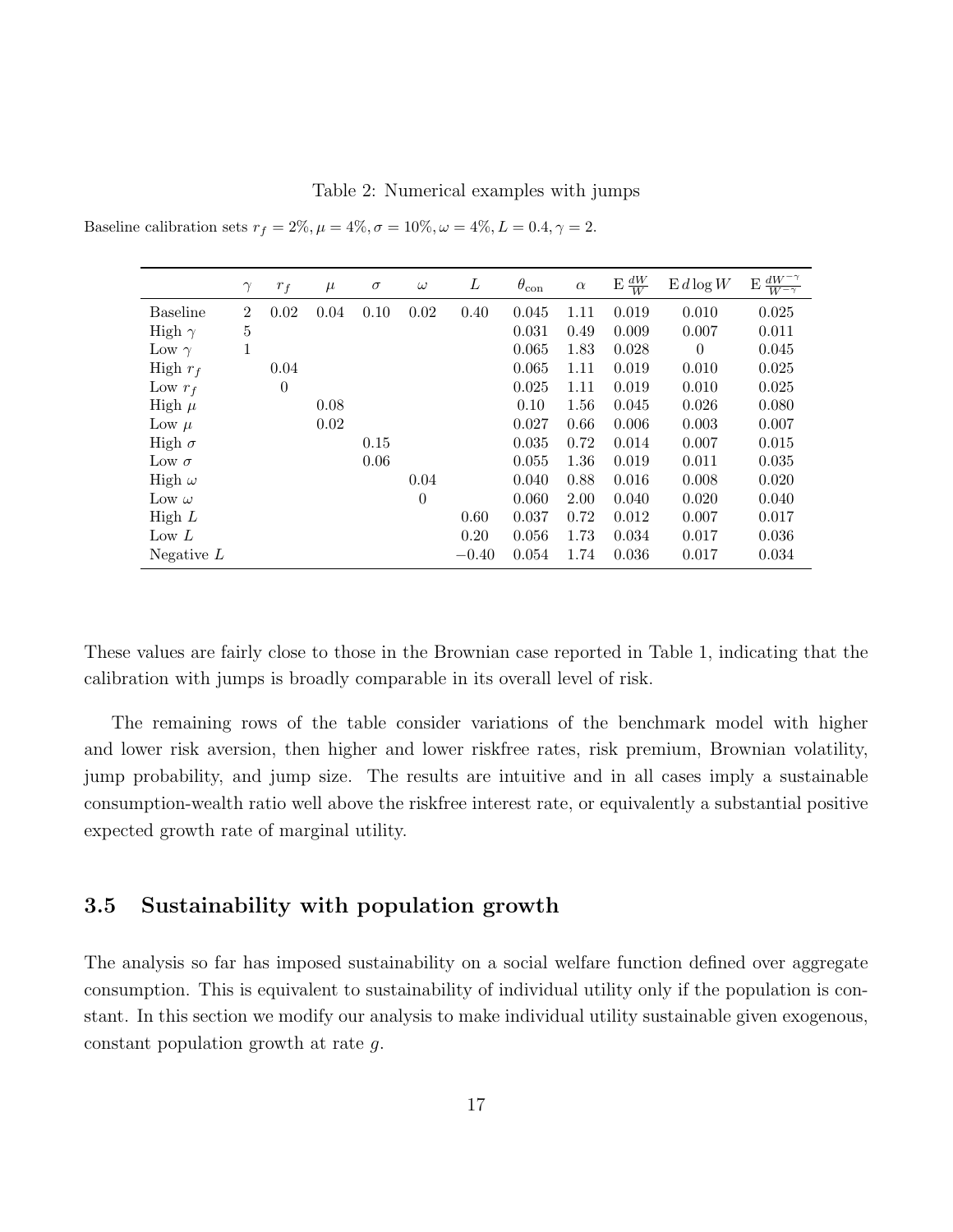If there is population growth, then wealth at time  $t$  is shared between more people. Normalizing the initial population size to 1, the wealth of an average individual at time t is  $W_t e^{-gt}$ , where  $g > 0$  is the population growth rate. To ensure that such an average individual's expected utility is nondecreasing, we require that  $\tilde{X}_t$  has nonpositive drift, where  $\tilde{X}_t = e^{g(\gamma - 1)t} X_t$ .

This condition also ensures nondecreasing expected utility for any class of individuals who have a constant share of the wealth of society. For example, a Blanchard (1985) model with population growth implies that a newborn person has lower wealth than the average currently living person, because more people are born than die at each instant; however, with a constant population growth rate the wealth share of newborn individuals is constant over time. Thus, the constraint that  $\tilde{X}_t$ has nonpositive drift ensures that the expected utility of newborn individuals does not decline over time.

Noting that

$$
\frac{d\widetilde{X}}{\widetilde{X}} = g(\gamma - 1) dt + \frac{dX}{X} = (1 - \gamma) \left( r_f + \alpha \widehat{\mu} - \theta - \frac{1}{2} \gamma \alpha^2 \sigma^2 - g \right) dt + (1 - \gamma) \alpha \sigma dZ + \left[ (1 - \alpha L)^{1 - \gamma} - 1 \right] dN ,
$$
\n(36)

the condition that  $\widetilde{X}_t$  has nonpositive drift modifies the sustainability constraint (12) to

$$
\theta \le r_f + \alpha \widehat{\mu} - \frac{1}{2} \gamma \alpha^2 \sigma^2 + \omega \frac{\mathbb{E}\left[ (1 - \alpha L)^{1 - \gamma} - 1 \right]}{1 - \gamma} - g. \tag{37}
$$

Equation (37) subtracts the population growth rate g from the previous formula for the sustainable consumption-wealth ratio. Sustainability of individual utility is a more demanding requirement in the presence of population growth. However, for realistic population growth rates the central message of the paper remains unchanged: in the presence of risk, the sustainable consumption-wealth ratio exceeds the riskfree interest rate.

### 4 Sustainability Without a Riskless Asset

We might alternatively deal with  $\alpha$  by requiring that it should equal one in equilibrium. In this case we are implicitly normalizing the risky asset return to equal the return on society's invested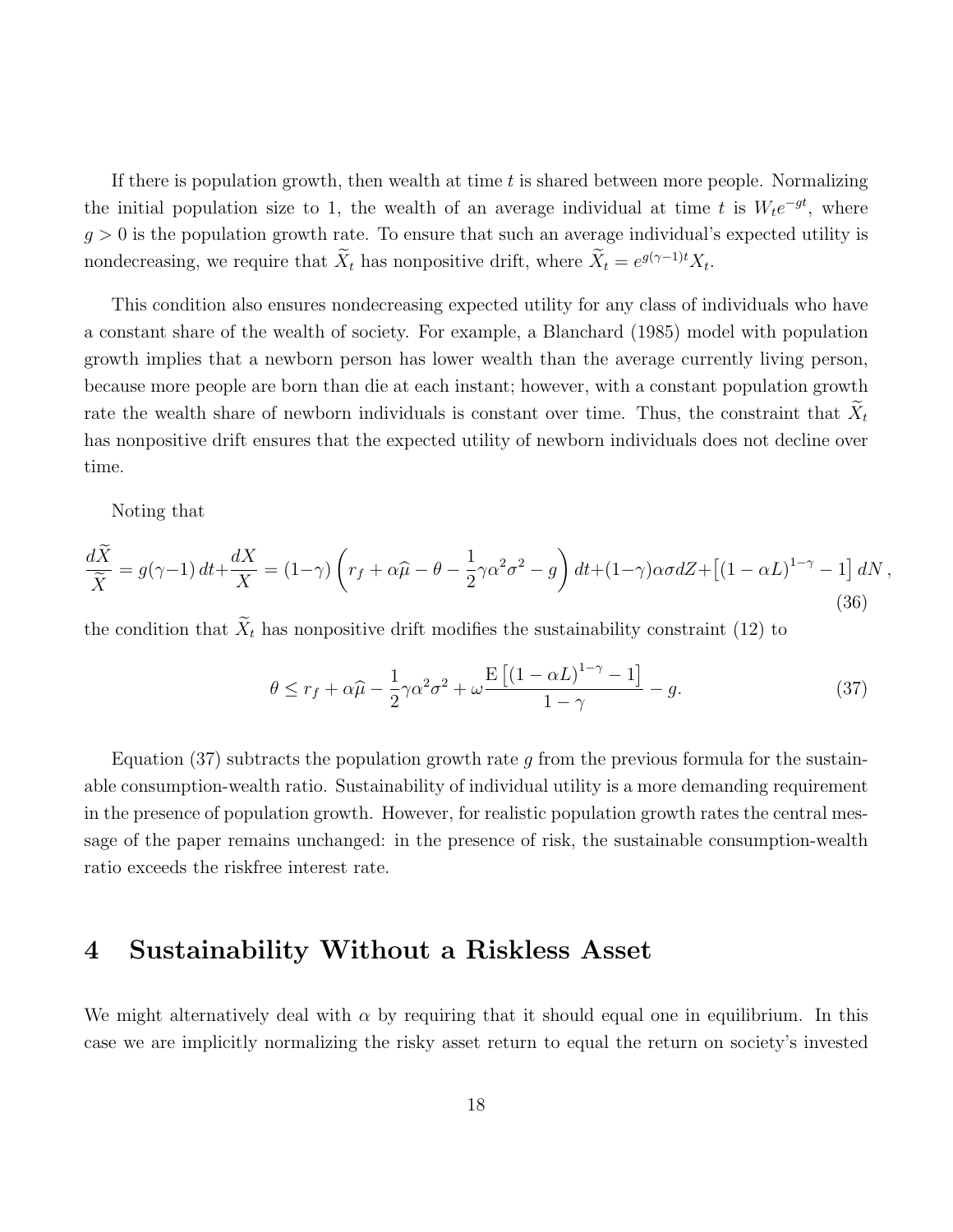wealth, and are considering a situation where society cannot eliminate risk no matter how much it might wish to do so. In such an equilibrium, the riskless interest rate adjusts to make society content to bear the inescapable risk of its invested wealth.

To analyze this case, we adapt the methods of Martin (2013). It will be convenient to write  $L = 1 - e^{-J}$  where J is a random variable that can take positive or negative values, and which has moment-generating function (MGF)  $\boldsymbol{m}(x) = \mathbb{E}e^{Jx}$ . (Large positive J is very bad news, large negative J is very good news.) Setting  $\alpha = 1$  in equation (8),

$$
\mu = \gamma \sigma^2 + \omega \left\{ \mathbf{m}(\gamma) - \mathbf{m}(\gamma - 1) - \left[ \mathbf{m}(0) - \mathbf{m}(-1) \right] \right\}.
$$
 (38)

Setting  $\alpha = 1$  in (15),

$$
\theta_{\text{con}} = r_f + \frac{1}{2}\gamma\sigma^2 + \omega \left[ \boldsymbol{m}(\gamma) - \boldsymbol{m}(\gamma - 1) - \frac{\boldsymbol{m}(\gamma - 1) - \boldsymbol{m}(0)}{\gamma - 1} \right]. \tag{39}
$$

The terms in square brackets on the right hand side of equation (39) are positive because  $m(x)$  is convex. This provides a lower bound on the maximum sustainable consumption-wealth ratio,  $\theta_{\rm con}$ , that is greater than the riskless rate.

To derive a bound in the opposite direction, we can use equation (38) to rewrite equation (39) as  $\overline{1}$   $\overline{1}$   $\overline{0}$ 

$$
\theta_{\text{con}} = \mu + r_f - \frac{1}{2}\gamma\sigma^2 - \omega \left[ \frac{\boldsymbol{m}(\gamma - 1) - \boldsymbol{m}(0)}{\gamma - 1} - \frac{\boldsymbol{m}(0) - \boldsymbol{m}(-1)}{1} \right]. \tag{40}
$$

The terms in square brackets on the right hand side of equation (40) are also positive (by the convexity of  $\mathbf{m}(x)$  once again), so equation (40) supplies an upper bound on the maximum sustainable consumption-wealth ratio that is lower than the return on the risky asset. To sum up, we have

$$
r_f + \frac{1}{2}\gamma\sigma^2 \le \theta_{\rm con} \le \mu + r_f - \frac{1}{2}\gamma\sigma^2. \tag{41}
$$

Moreover, it is possible to choose the distribution of  $J$  so that the terms in square brackets in (40) are close to zero while the terms in square brackets in (39) are not; then the upper bound is tight. This happens if the MGF of J is roughly flat between  $-1$  and  $\gamma - 1$  and steeply upwardsloping from  $\gamma - 1$  to  $\gamma$ , as can happen in the frightening case with occasional bad news jumps.<sup>7</sup>

<sup>&</sup>lt;sup>7</sup>For any given  $\gamma > 1$ , we can can make  $\theta_{\rm con}$  as close as we like to either of the bounds by appropriately choosing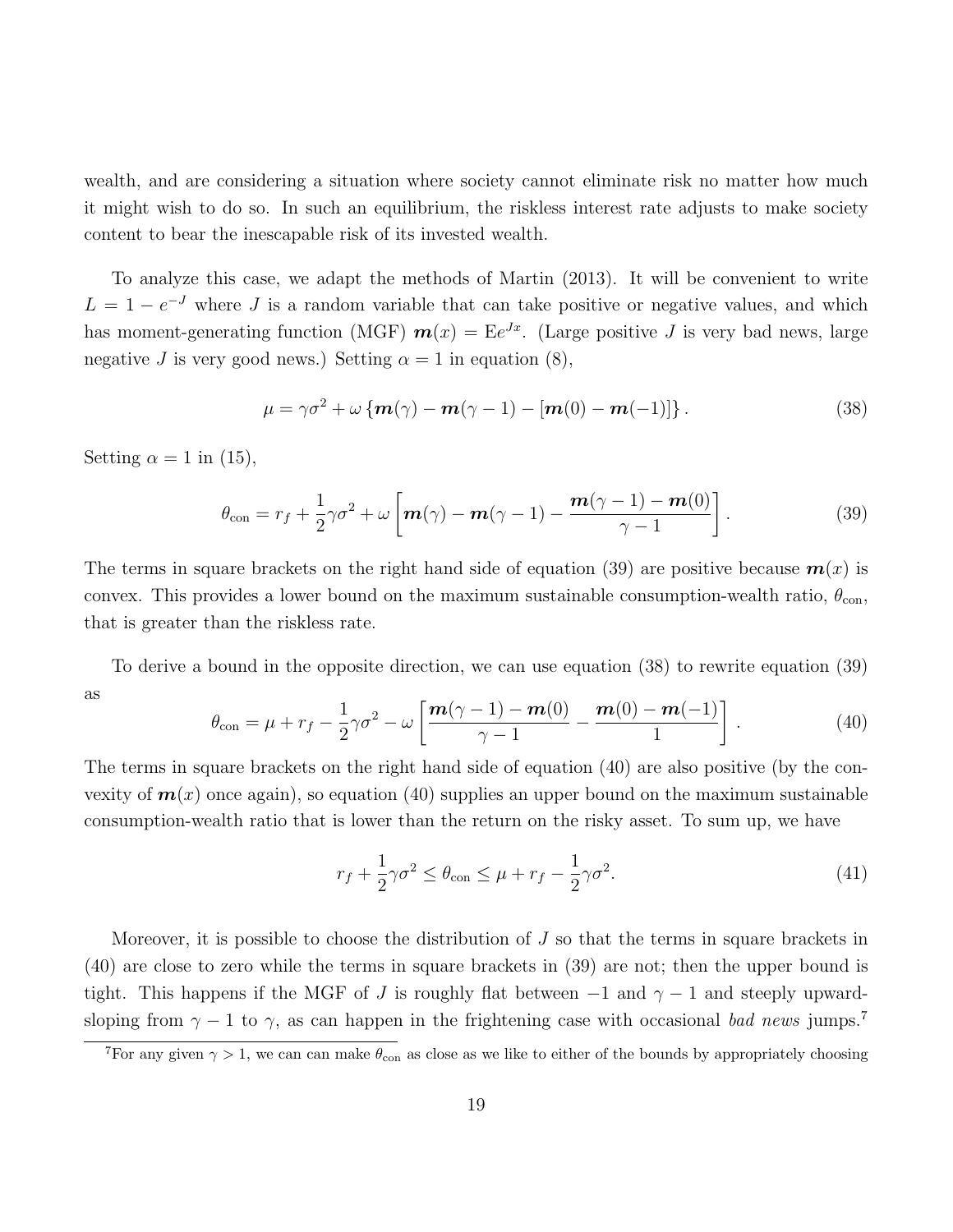Conversely, it is possible to arrange for the terms in square brackets in (39) to be close to zero, while those in  $(40)$  are not; then the lower bound binds. This happens if the MGF of J is steeply downward-sloping between  $-1$  and 0 and roughly flat on the range  $[0, \gamma]$ , as can happen if there are occasional good news jumps. Meanwhile in the pure Brownian case,  $\omega = 0$  or  $J = 0$ , the sustainable consumption-wealth ratio is the equally weighted average of  $r_f$  and  $r_f + \mu$ :

$$
\theta_{\text{BM,con}} = r_f + \frac{1}{2}\gamma\sigma^2. \tag{42}
$$

#### 4.1 Numerical examples without a riskless asset

We illustrate these properties numerically in two different ways. Figure 1 shows the constrained consumption-wealth ratio and the upper and lower bounds given in equation (41) for a model with risk aversion  $\gamma = 2$ , an expected return on the risky asset  $r_f + \mu = 6\%$ , Brownian volatility  $\sigma = 10\%$ , a jump probability  $\omega = 2\%$ , and jumps of deterministic size L. The horizontal axis shows different values for L, where positive values correspond to negative jumps (losses) in wealth, and negative values correspond to positive jumps in wealth. In the left panel, the constrained consumptionwealth ratio  $\theta_{\rm con}$  is plotted along with the expected risky asset return  $r_f + \mu$  (constant at 6%) and the riskfree interest rate  $r_f$ . The constrained consumption-wealth ratio is halfway between the two returns in the Brownian case; it is closer to the risky asset return in the bad-jump region where  $L > 0$ , and closer to the riskfree interest rate in the good-jump region where  $L < 0$ . In the right panel, the constrained consumption-wealth ratio is plotted along with the upper and lower bounds from equation (41). The bounds are tight in the Brownian case, and widen out as the absolute jump size increases.

Table 3 reports numerical results for variations of this model. Here, in the benchmark case the jump size  $L = 0.4$ . The constrained consumption-wealth ratio equals 4.5% and the riskfree interest rate is only 2.6%. The remaining rows of the table consider variations of the benchmark model with higher and lower risk aversion, then higher and lower risky asset returns, Brownian volatility, jump probability, and jump size. The results are intuitive and in all cases imply a sustainable consumption-wealth ratio well above the riskfree interest rate, or equivalently a substantial positive expected growth rate of marginal utility.

some very small  $\omega$  and a fixed jump size J. To make the lower bound tight, we will want to choose  $J < 0$ ; to make the upper bound tight, we will want to choose  $J > 0$ .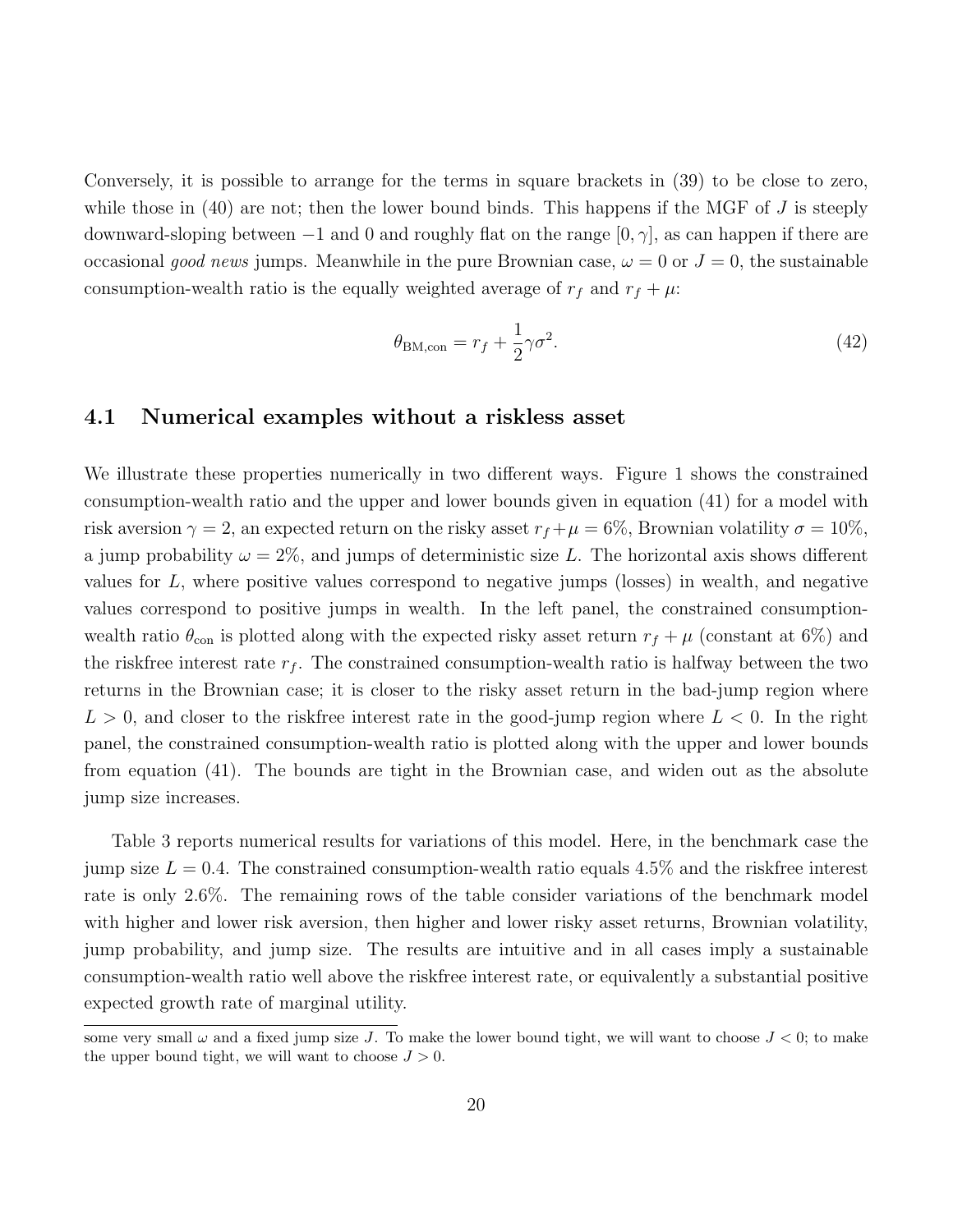

Figure 1:  $\theta_{\text{con}}$  and the upper and lower bounds for various deterministic jump sizes L, with  $\gamma = 2$ ,  $\sigma = 0.1, \ \omega = 0.02, \ \mu + r_f = 0.06.$  Jumps are bad news if L is positive and good news if L is negative.

Table 3: Numerical examples without a riskless asset

Baseline calibration sets  $\mu + r_f = 6\%, \sigma = 10\%, \omega = 2\%, L = 0.4, \gamma = 2$  in equilibrium with  $\alpha = 1$ .

|                  | $\gamma$       | $\mu + r_f$ | $\sigma$ | $\omega$ | L       | $\theta_{\rm con}$ | $r_f$    | $\mu$ | $E \frac{dW}{W}$ | $E d \log W$ | $\frac{dW^{-\gamma}}{W^{-\gamma}}$<br>E |
|------------------|----------------|-------------|----------|----------|---------|--------------------|----------|-------|------------------|--------------|-----------------------------------------|
| <b>Baseline</b>  | $\overline{2}$ | 0.06        | 0.10     | 0.02     | 0.40    | 0.045              | 0.026    | 0.034 | 0.015            | 0.008        | 0.019                                   |
| High $\gamma$    | 5              |             |          |          |         | 0.009              | $-0.085$ | 0.145 | 0.051            | 0.043        | 0.094                                   |
| Low $\gamma$     |                |             |          |          |         | 0.053              | 0.045    | 0.015 | 0.007            | $\theta$     | 0.008                                   |
| High $\mu + r_f$ |                | 0.10        |          |          |         | 0.085              | 0.066    | 0.034 | 0.015            | 0.008        | 0.019                                   |
| Low $\mu + r_f$  |                | 0.02        |          |          |         | 0.005              | $-0.014$ | 0.034 | 0.015            | 0.008        | 0.019                                   |
| High $\sigma$    |                |             | 0.15     |          |         | 0.032              | 0.001    | 0.059 | 0.028            | 0.014        | 0.031                                   |
| Low $\sigma$     |                |             | 0.06     |          |         | 0.051              | 0.039    | 0.021 | 0.009            | 0.005        | 0.012                                   |
| High $\omega$    |                |             |          | 0.04     |         | 0.039              | 0.012    | 0.048 | 0.021            | 0.011        | 0.028                                   |
| Low $\omega$     |                |             |          | $\Omega$ |         | 0.050              | 0.040    | 0.020 | 0.010            | 0.005        | 0.010                                   |
| High $L$         |                |             |          |          | 0.50    | 0.040              | 0.010    | 0.050 | 0.020            | 0.011        | 0.030                                   |
| Low $L$          |                |             |          |          | 0.30    | 0.047              | 0.034    | 0.026 | 0.013            | 0.006        | 0.014                                   |
| Negative $L$     |                |             |          |          | $-0.40$ | 0.048              | 0.036    | 0.024 | 0.012            | 0.006        | 0.012                                   |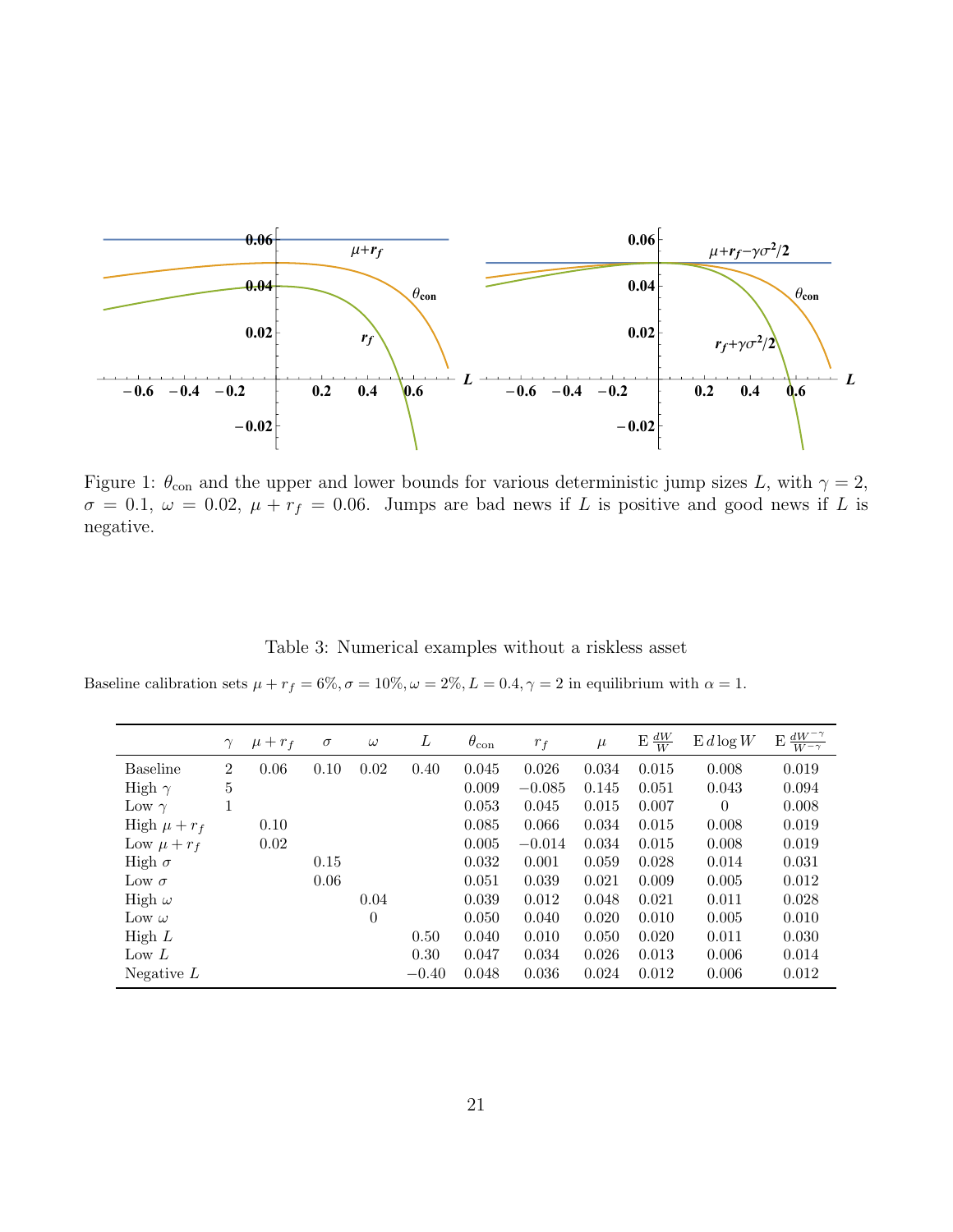### 5 Sustainability and the Ramsey Rule

We have interpreted sustainability as requiring that expected utility should not be allowed to decline over time. Following Rawls (1999), one can imagine representatives of each generation attempting to agree (at time 0, behind the veil of ignorance) on a savings policy that gives each generation the same expected utility. Put another way, these representatives maximize the expected utility of the worst-off generation, following a "max-min" criterion. Equation (6) shows that this is equivalent to ensuring that  $E_0 W_t^{1-\gamma}/(1-\gamma)$  is independent of t, or (as the consumption-wealth ratio is constant) to ensuring that  $E_0 C_t^{1-\gamma}/(1-\gamma)$  is constant over time.

We can also consider the possibility that the representatives aim to maximize average utility across generations. Given the discussion in the previous paragraph, this is equivalent to maximizing

$$
\int_{t=0}^{\infty} \mathcal{E}_0 \frac{C_t^{1-\gamma}}{1-\gamma} dt = \mathcal{E}_0 \int_{t=0}^{\infty} \frac{C_t^{1-\gamma}}{1-\gamma} dt.
$$

This is the problem faced by an unconstrained agent with pure time preference rate  $\rho = 0$ . It leads to the savings rule proposed by Ramsey (1928), who argued on ethical grounds that the rate of pure time preference should be zero. Setting  $\rho = 0$  in equation (10), we arrive at the Ramsey consumption-wealth ratio

$$
\theta_{\text{Ramsey}} = \frac{\gamma - 1}{\gamma} \left\{ r_f + \frac{1}{2} \gamma \alpha^2 \sigma^2 + \omega \frac{\text{E}\left[ (1 - \alpha \gamma L) (1 - \alpha L)^{-\gamma} - 1 \right]}{1 - \gamma} \right\}.
$$

There is therefore a simple relationship between the sustainable consumption-wealth ratio (15) and the Ramsey consumption-wealth ratio:

$$
\theta_{\text{Ramsey}} = \frac{\gamma - 1}{\gamma} \theta_{\text{con}} \,. \tag{43}
$$

The two rules are similar at very high levels of risk aversion, but the Ramsey rule is substantially more conservative at plausible values of  $\gamma$ , as illustrated in Table 4. Holding wealth fixed, the Ramsey rule dictates 10% less consumption than our sustainable rule if  $\gamma = 10$ ; 20% less consumption if  $\gamma = 5$ , and 50% less consumption if  $\gamma = 2$ . In the log utility case  $\gamma = 1$ , the Ramsey rule cannot be implemented at all, as it sets the consumption-wealth ratio equal to the rate of time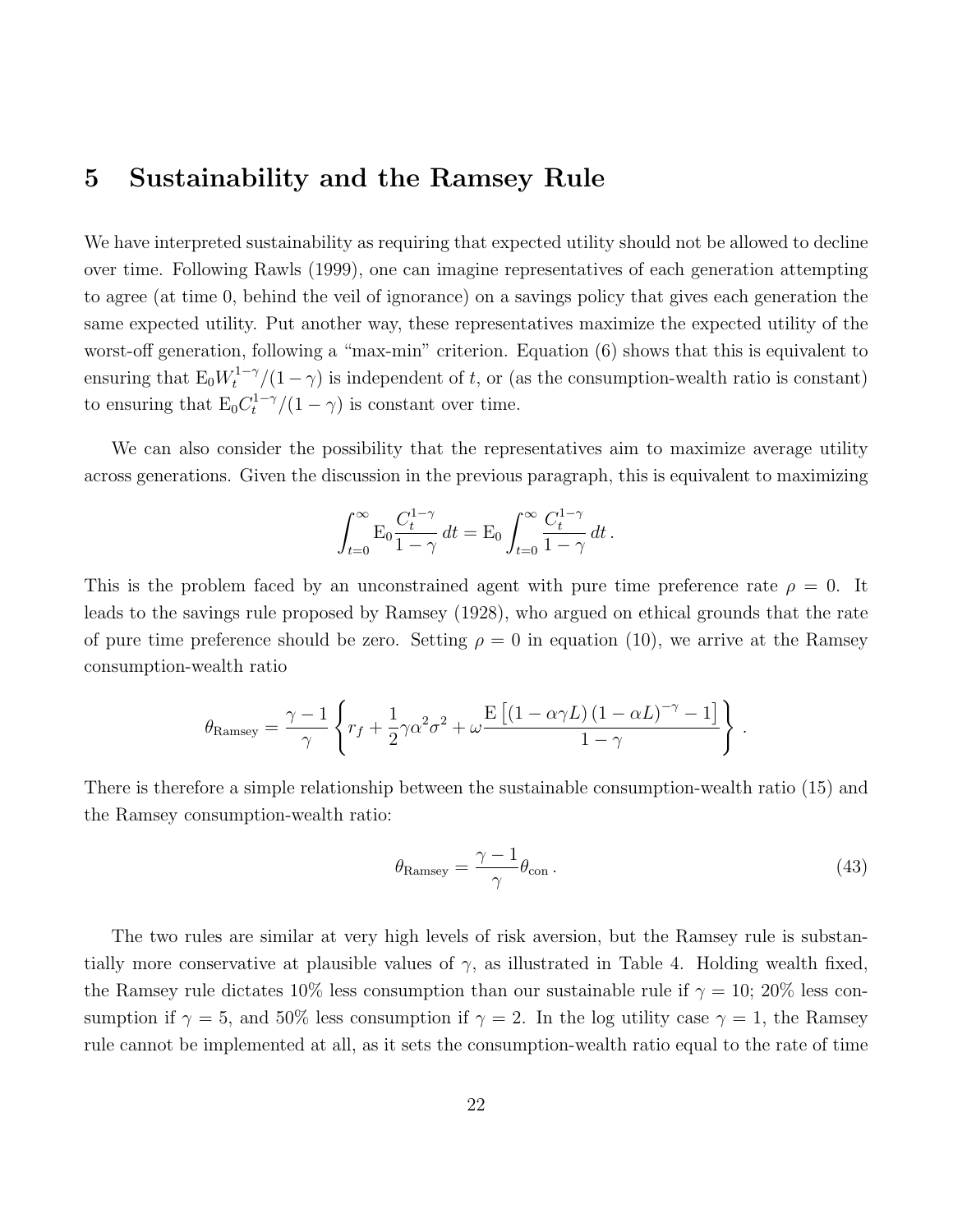Baseline Brownian calibration with  $r_f = 1\%, \mu = 8\%, \sigma = 20\%.$ 

Table 4: Sustainable consumption-wealth ratio versus Ramsey consumption-wealth ratio

|                |                    |       | <i>Sustainable rule</i>                                                  | Ramsey rule |                |                       |       |                                                                 |         |
|----------------|--------------------|-------|--------------------------------------------------------------------------|-------------|----------------|-----------------------|-------|-----------------------------------------------------------------|---------|
| $\gamma$       | $\theta_{\rm con}$ |       | $E\frac{dW}{W}$ $E d\log W$ $E\frac{dW^{-\gamma}}{W^{-\gamma}}$ $\gamma$ |             |                | $\theta_{\rm Ramsey}$ |       | $E\frac{dW}{W}$ $E d\log W$ $E\frac{dW^{-\gamma}}{W^{-\gamma}}$ |         |
|                | 0.09               | 0.08  |                                                                          | 0.08        |                |                       | 0.17  | 0.09                                                            | $-0.01$ |
| $\overline{2}$ | 0.05               | 0.04  | 0.02                                                                     | 0.04        | $\overline{2}$ | 0.025                 | 0.065 | 0.045                                                           | $-0.01$ |
| 5              | 0.026              | 0.016 | 0.0128                                                                   | 0.016       | 5              | 0.021                 | 0.021 | 0.018                                                           | $-0.01$ |
| 10             | 0.018              | 0.008 | 0.0072                                                                   | 0.008       | 10             | 0.016                 | 0.010 | 0.009                                                           | $-0.01$ |

preference—that is, to zero.

Unsurprisingly, Table 4 also shows that the Ramsey rule implies faster average growth of wealth and log wealth, and lower growth of marginal utility, than the sustainable consumption rule. For all levels of risk aversion, the Ramsey rule has marginal utility declining at the riskless interest rate, assumed to be 1% in Table 4. Again the differences between the Ramsey and sustainable policies are substantial for plausible levels of risk aversion.

## 6 Conclusion

In this paper we have argued, in the spirit of Koopmans (1960, 1967), that the implication of an ethical criterion—sustainability—for social discounting and consumption decisions depends on the production technology available to society. Specifically, in a risky world with a binding sustainability constraint, the sustainable social rate of time preference and consumption-wealth ratio, which equal one another, are not equal to either the riskless interest rate or the risky return on invested wealth, but lie in between these two. In the special case where invested wealth has only Brownian risk and no jump risk, the sustainable social rate of time preference is the equal-weighted average of the riskless interest rate and the risky return.

We have made this point in the context of an extremely simple model with i.i.d. returns in which the parameters governing the distribution of returns are known. We have therefore ignored parameter uncertainty, a phenomenon emphasized by Weitzman (2001). We have also ignored the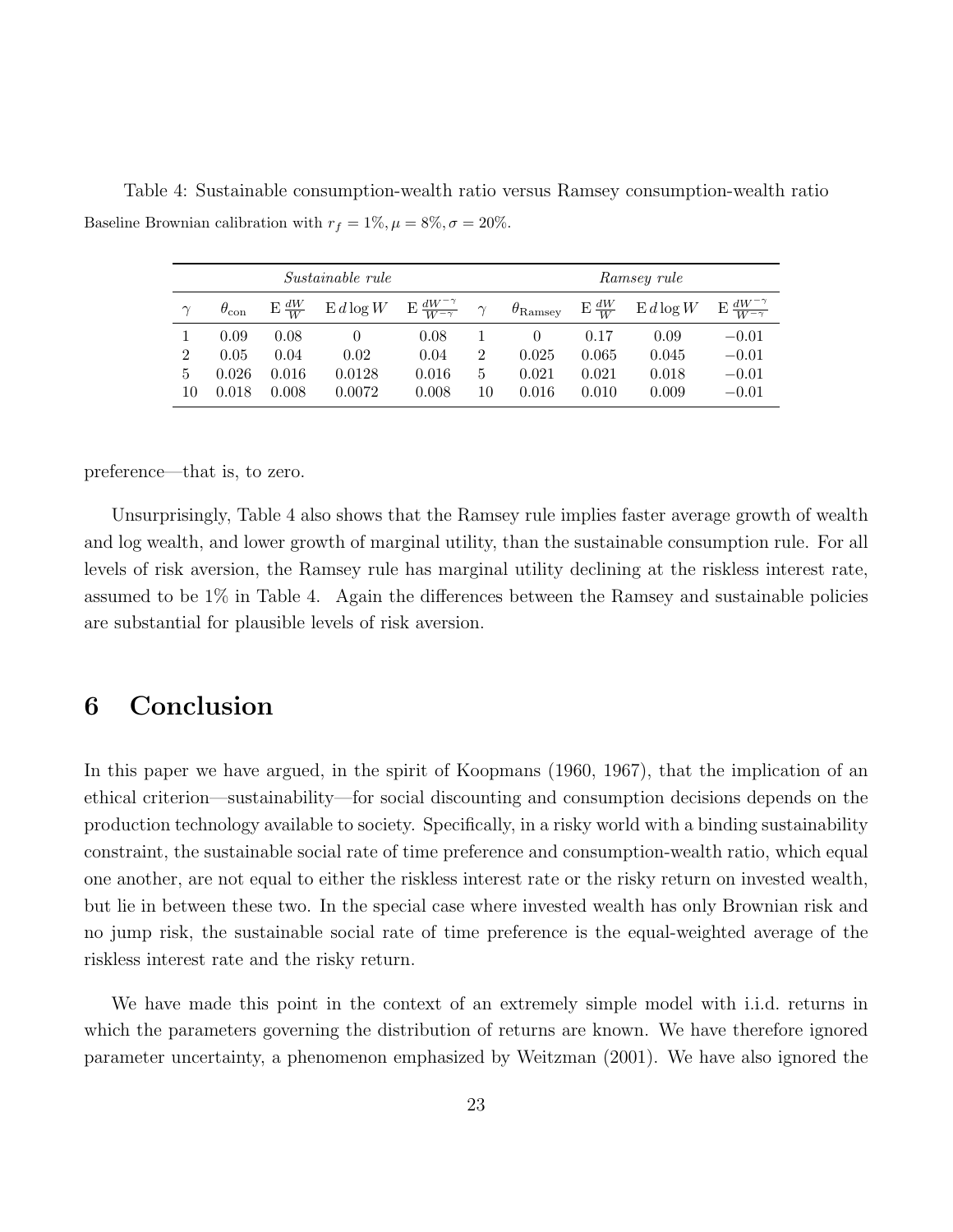possibility that returns may not be i.i.d., because expected returns or risks change over time. Models with non-i.i.d. returns in general imply time-varying consumption growth and a term structure of discount rates. When consumption growth is persistent, this term structure is generally downwardsloping for safe investments and upward-sloping for risky ones as in the long-run risk model of Bansal and Yaron (2004). Gollier (2002) emphasizes the potential importance of a downwardsloping term structure of discount rates for social discounting. Our i.i.d. model has discount rates that are invariant to the horizon of an investment.

Although we have emphasized the sustainable social rate of time preference in this paper, we conclude by noting that this is not the same as the appropriate social discount rate that should be applied to an investment project. That discount rate depends on the project's risk. For a riskless project, the appropriate discount rate is the riskless interest rate, which is lower than the sustainable social rate of time preference in a risky world; and for a project that has the same risk as society's invested wealth, the appropriate discount rate is the expected risky return, which is higher than the sustainable social rate of time preference. Some previous discussions of social discounting have obscured these distinctions by ignoring the risk that society faces. Our analysis is deliberately simple in order to achieve clarity about these issues.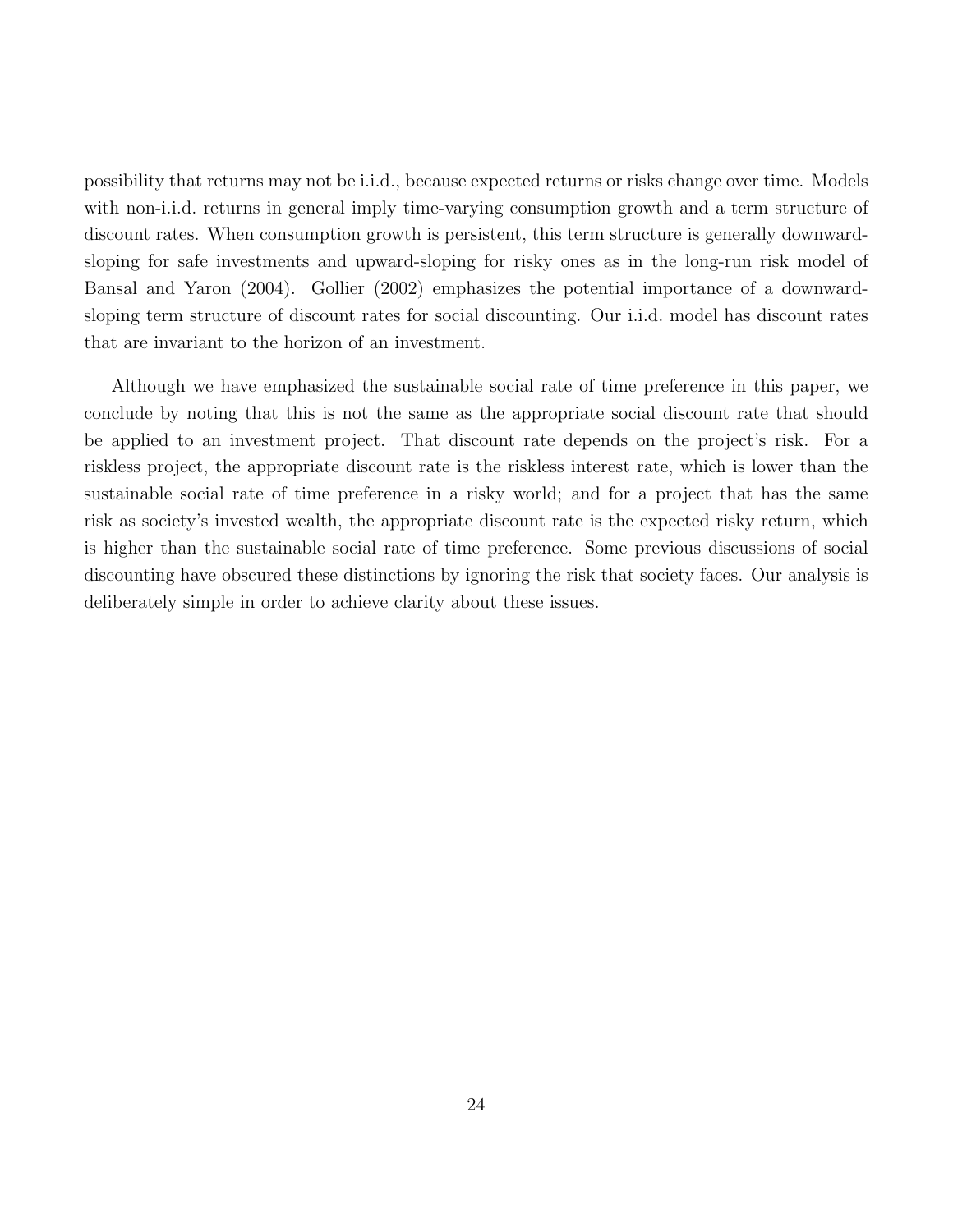#### References

- Arrow, Kenneth, Partha Dasgupta, Lawrence Goulder, Gretchen Daily, Paul Ehrlich, Geoffrey Heal, Simon Levin, Karl-Göran Mäler, Stephen Schneider, David Starrett, and Brian Walker, 2004, "Are We Consuming Too Much?", Journal of Economic Perspectives 18, 147–172.
- Asheim, Geir B., 2007, Justifying, Characterizing and Indicating Sustainability, Springer, Dordrecht, The Netherlands.
- Bansal, Ravi, and Amir Yaron, 2004, "Risks for the Long Run: A Potential Resolution of Asset Pricing Puzzles", Journal of Finance 59, 1481–1509.
- Blanchard, Olivier J., 1985, "Debt, Deficits, and Finite Horizons", Journal of Political Economy 93, 223–247.
- Campbell, John Y. and Roman Sigalov, 2022, "Portfolio Choice with Sustainable Spending: A Model of Reaching for Yield", *Journal of Financial Economics* 143, 188–206.
- Cline, William R, 1992, The Economics of Global Warming, Institute for International Economics, Washington, DC.
- Cont, Rama, and Peter Tankov, 2004, Financial Modelling with Jump Processes, Chapman & Hall/CRC, Boca Raton, FL.
- Dasgupta, Partha, 2001, Human Well-Being and the Natural Environment, Oxford University Press, Oxford, UK.
- Dasgupta, Partha, 2008, "Discounting Climate Change", Journal of Risk and Uncertainty 37, 141–169.
- Dasgupta, Partha, 2021, The Economics of Biodiversity: The Dasgupta Review, HM Treasury, London, UK.
- Dybvig, Philip H., 1995, "Duesenberry's Ratcheting of Consumption: Optimal Dynamic Consumption and Investment Given Intolerance for any Decline in Standard of Living", Review of Economic Studies 62, 287–313.
- Gollier, Christian, 2002, "Discounting an Uncertain Future", *Journal of Public Economics* 85, 149–166.
- Gollier, Christian, 2021, "The Welfare Cost of Ignoring the Beta", unpublished paper, Toulouse School of Economics.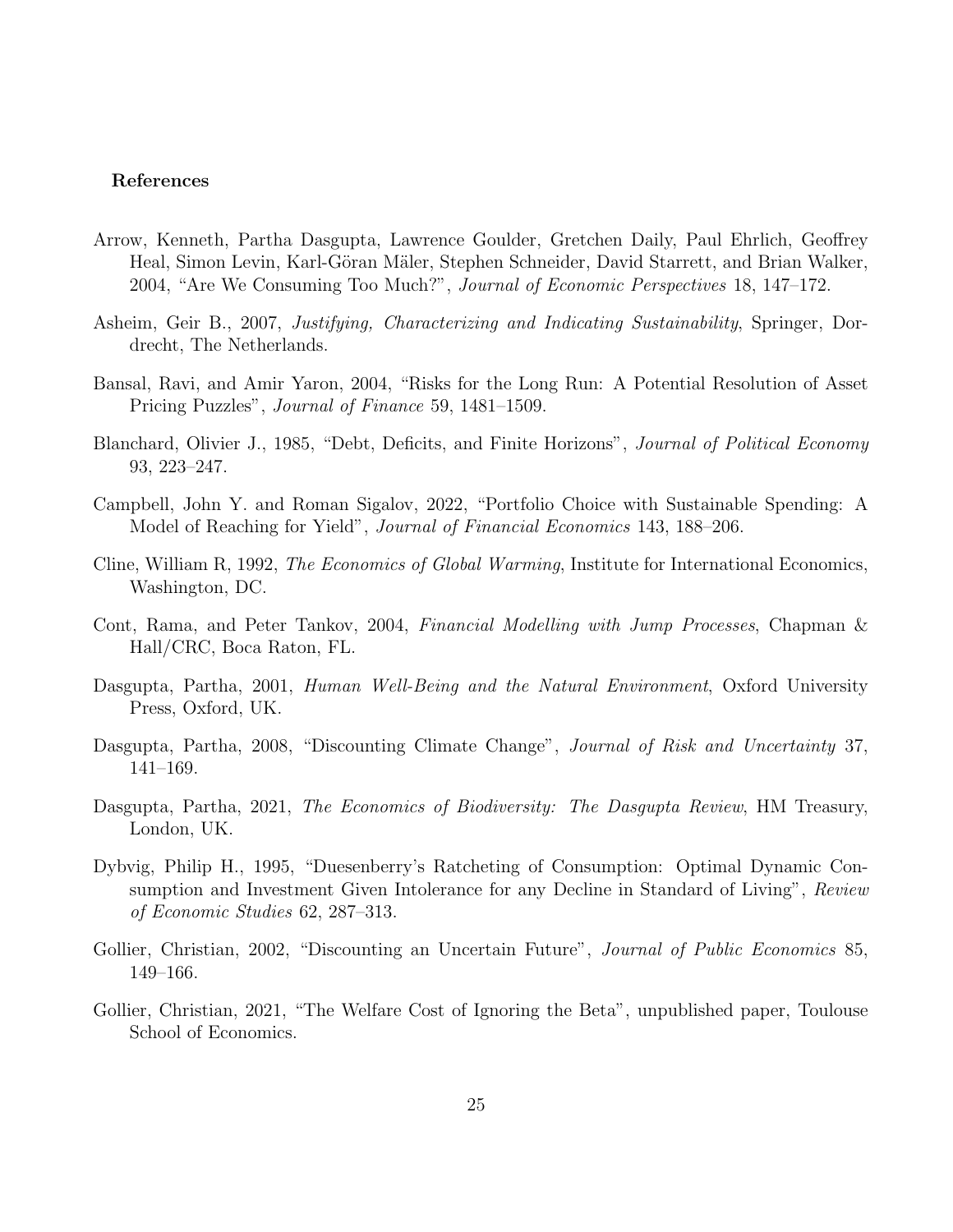- Howarth, Richard B., 1995, "Sustainability Under Uncertainty: A Deontological Approach," Land Economics 71, 417–427.
- Koopmans, Tjalling, 1960, "Stationary Ordinal Utility and Impatience", Econometrica 28, 287– 309.
- Koopmans, Tjalling, 1967, "Objectives, Constraints, and Outcomes in Optimal Growth Models", Econometrica 35, 1–15.
- Llavador, Humberto, John E. Roemer, and Joaquim Silvestre, 2015, Sustainability for a Warming Planet, Harvard University Press, Cambridge, MA.
- Martin, Ian W. R., 2012, "On the Valuation of Long-Dated Assets", *Journal of Political Economy* 120, 346–358.
- Martin, Ian W. R., 2013, "Consumption-Based Asset Pricing with Higher Cumulants", Review of Economic Studies 80, 745–773.
- Merton, Robert C., 1969, "Lifetime Portfolio Selection Under Uncertainty: The Continuous-Time Case", Review of Economics and Statistics 51, 247–257.
- Merton, Robert C., 1971, "Optimum Consumption and Portfolio Rules in a Continuous-Time Model", Journal of Economic Theory 3, 373–413.
- Nordhaus, William D., 1994, Managing the Global Commons: The Economics of Climate Change, MIT Press, Cambridge, MA.
- Parfit, Derek, 1984, Reasons and Persons, Oxford University Press, Oxford, UK.
- Pezzey, John, 1992, "Sustainability: An Interdisciplinary Guide," Environmental Values 1, 321– 362.
- Ramsey, Frank P., 1928, "A Mathematical Theory of Saving", Economic Journal 38, 543–559.
- Rawls, John, 1999, A Theory of Justice, Revised edition, Oxford University Press, Oxford, UK.
- Solow, Robert M., 1993, "An Almost Practical Step Toward Sustainability," Resources Policy, 19, 162–172
- Stern, Nicholas H., 2006, Stern Review: The Economics of Climate Change, Cambridge University Press, Cambridge, UK.
- Stern, Nicholas H., 2016, Why Are We Waiting? The Logic, Urgency, and Promise of Tackling Climate Change, MIT Press, Cambridge, MA.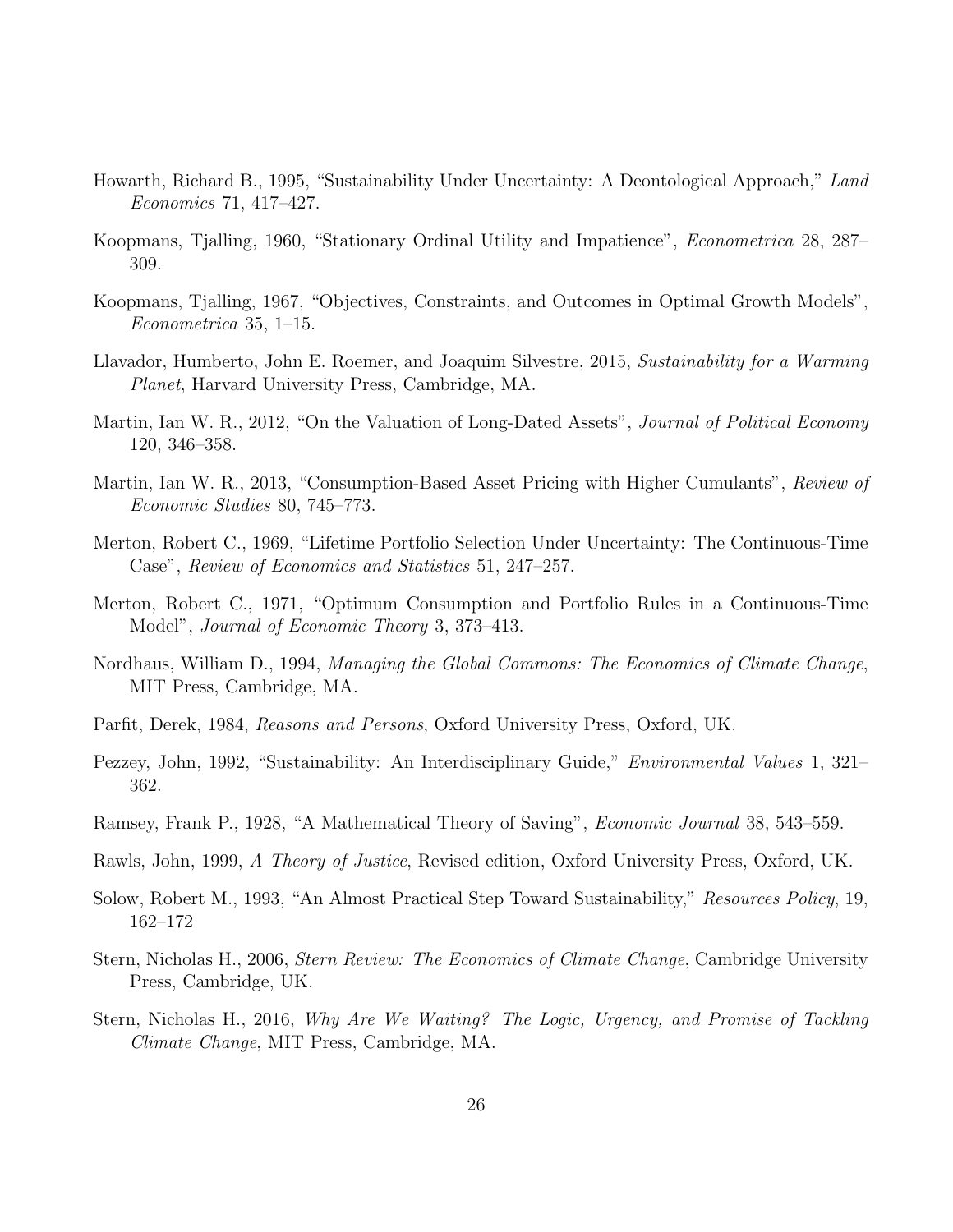- Weitzman, Martin L, 2009, "On Modeling and Interpreting the Economics of Catastrophic Climate Change", Review of Economics and Statistics 91, 1–19.
- World Commission on Environment and Development, 1987, Our Common Future, Oxford University Press, New York, NY.
- Zeckhauser, Richard J., and W. Kip Viscusi, 2008, "Discounting Dilemmas: Editors' Introduction", Journal of Risk and Uncertainty 37, 95–106.

## A Appendix

Derivation of equation (3). Equation (3) follows from (2) and Itô's formula for semimartingales. See, for example, Proposition 8.19 of Cont and Tankov (2004). Heuristically, we can derive it by writing

$$
d \log C = \frac{1}{C} dC - \frac{1}{2!} \frac{1}{C^2} (dC)^2 + \frac{1}{3!} \frac{2}{C^3} (dC)^3 - \frac{1}{4!} \frac{6}{C^4} (dC)^4 + \cdots
$$

and using the relationships  $dt dN = dZ dN = 0$  and  $dN^k = dN$  for all  $k > 0$ , in addition to the standard properties of dZ and the fact that  $\log(1+x) = x - x^2/2 + x^3/3 - x^4/4 + \cdots$  if  $|x| < 1$ , which holds when  $x = -\alpha L$  because the agent will never risk bankruptcy.

Derivation of equation (5). The calculation exploits the fact that  $N_t$ ,  $Z_t$ , and  $L_i$  are independent. In particular, note that by the law of iterated expectations, the fact that  $N_t$  is a Poisson random variable with parameter  $\omega t$ , the i.i.d. nature of the  $L_i$ , and the series definition of the exponential function,

$$
\begin{split} \mathcal{E} \prod_{i=1}^{N_t} \left(1 - \alpha L_i\right)^{1-\gamma} &= \mathcal{E} \left[ \mathcal{E} \left( \prod_{i=1}^{N_t} \left(1 - \alpha L_i\right)^{1-\gamma} \middle| N_t \right) \right] \\ &= \sum_{n=0}^{\infty} e^{-\omega t} \frac{\left(\omega t\right)^n}{n!} \mathcal{E} \prod_{i=1}^n \left(1 - \alpha L_i\right)^{1-\gamma} \\ &= \sum_{n=0}^{\infty} e^{-\omega t} \frac{\left(\omega t\right)^n}{n!} \left( \mathcal{E} \left[ \left(1 - \alpha L\right)^{1-\gamma} \right] \right)^n \\ &= \exp \left\{ \omega \mathcal{E} \left[ \left(1 - \alpha L\right)^{1-\gamma} - 1 \right] t \right\} \,. \end{split}
$$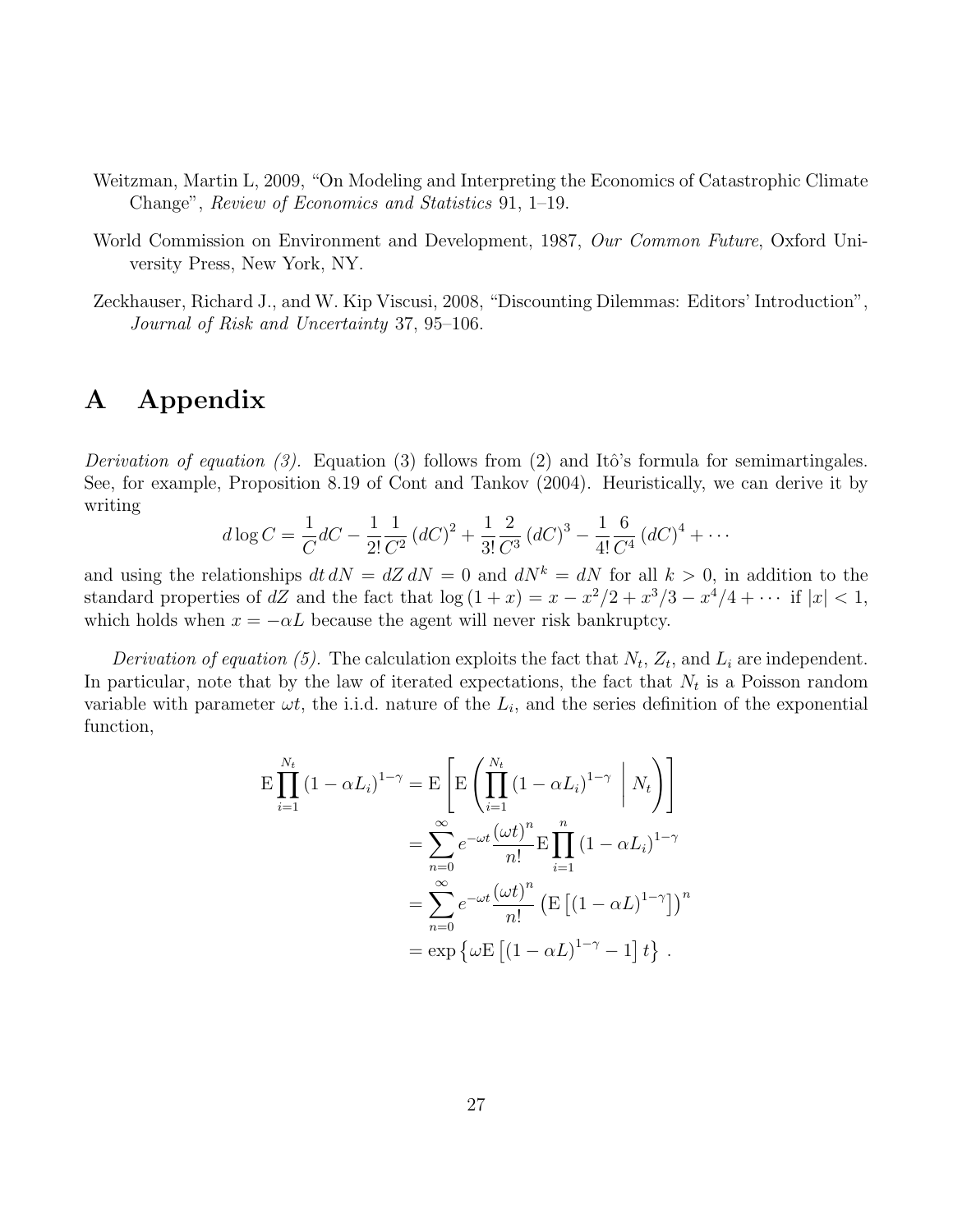Derivation of equation (11). We write

$$
\frac{dX}{X} = (1 - \gamma) \frac{dW}{W} + \frac{\gamma(\gamma - 1)}{2} \left(\frac{dW}{W}\right)^2 - \frac{\gamma(\gamma - 1)(\gamma + 1)}{6} \left(\frac{dW}{W}\right)^3 + \cdots
$$

$$
= (1 - \gamma) \left(r_f + \alpha \hat{\mu} - \theta - \frac{1}{2} \gamma \alpha^2 \sigma^2\right) dt + (1 - \gamma) \alpha \sigma dZ + \left[ (\gamma - 1) \alpha L + \frac{\gamma(\gamma - 1)}{2} \alpha^2 L^2 + \frac{\gamma(\gamma - 1)(\gamma + 1)}{6} \alpha^3 L^3 + \cdots \right] dN
$$

$$
= (1 - \gamma) \left(r_f + \alpha \hat{\mu} - \theta - \frac{1}{2} \gamma \alpha^2 \sigma^2\right) dt + (1 - \gamma) \alpha \sigma dZ + \left[ (1 - \alpha L)^{1 - \gamma} - 1 \right] dN.
$$

Derivation of equation (33). This follows because

$$
\left(\frac{\sigma^2}{\mu L + \sigma^2}\right)^{1/\gamma} = \left(1 - \frac{\mu L}{\mu L + \sigma^2}\right)^{1/\gamma} > \left(1 - \frac{\mu L}{\sigma^2}\right)^{1/\gamma} \ge 1 - \frac{\mu L}{\sigma^2} \quad \text{if } \gamma \ge 1.
$$

Derivation of equation  $(34)$ . We differentiate equation  $(32)$  with respect to L. The result is negative if and only if

$$
1 + \frac{\mu L}{\gamma (\mu L + \sigma^2)} < \left( 1 - \frac{\mu L}{\mu L + \sigma^2} \right)^{-1/\gamma}.
$$

But this holds, because

$$
1+\frac{\mu L}{\gamma\left(\mu L+\sigma^2\right)}<\left(1+\frac{\mu L}{\mu L+\sigma^2}\right)^{1/\gamma}<\left(\frac{1}{1-\frac{\mu L}{\mu L+\sigma^2}}\right)^{1/\gamma},
$$

where the first inequality is Bernoulli's inequality.

The log utility case. With log utility, the investor's objective function is

$$
U = \mathcal{E} \int_0^\infty e^{-\rho t} \log C_t \, dt \,, \quad \text{where } \rho > 0.
$$

It follows from equation (3) that

$$
\log C_t = \log C_0 + \left(r_f + \alpha \widehat{\mu} - \frac{1}{2}\alpha^2 \sigma^2 - \theta\right) dt + \alpha \sigma Z_t + \sum_{i=1}^{N_t} \log \left(1 - \alpha L_i\right),
$$